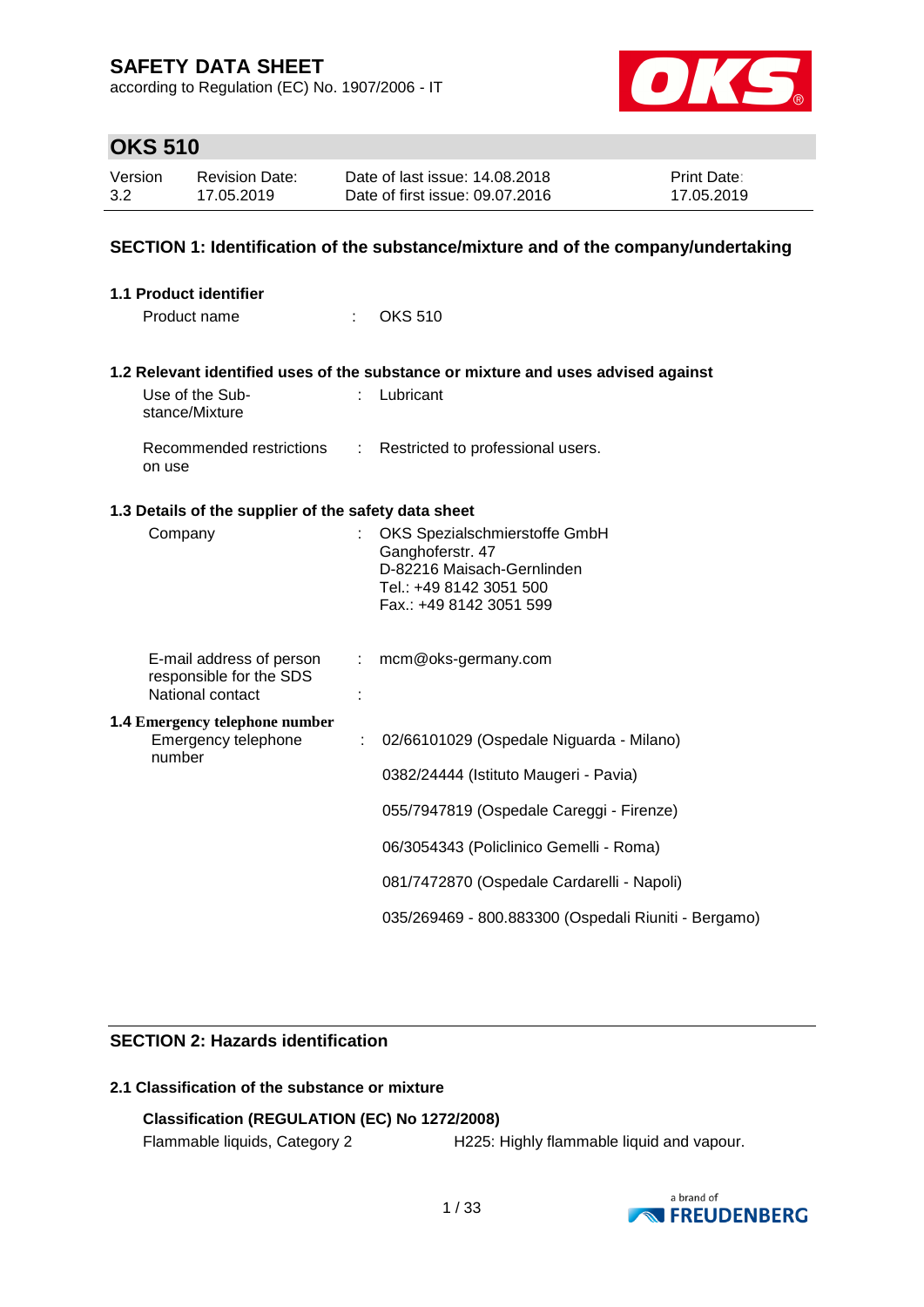according to Regulation (EC) No. 1907/2006 - IT



### **OKS 510**

| Version<br>3.2                 |                                                                                              | <b>Revision Date:</b><br>17.05.2019      | Date of last issue: 14.08.2018 | Date of first issue: 09.07.2016                          | Print Date:<br>17.05.2019 |
|--------------------------------|----------------------------------------------------------------------------------------------|------------------------------------------|--------------------------------|----------------------------------------------------------|---------------------------|
| Skin irritation, Category 2    |                                                                                              |                                          |                                | H315: Causes skin irritation.                            |                           |
| Serious eye damage, Category 1 |                                                                                              |                                          |                                | H318: Causes serious eye damage.                         |                           |
|                                | Specific target organ toxicity - single ex-<br>posure, Category 3, Central nervous<br>system |                                          |                                | H336: May cause drowsiness or dizziness.                 |                           |
|                                | Aspiration hazard, Category 1                                                                |                                          |                                | H304: May be fatal if swallowed and enters air-<br>ways. |                           |
|                                | egory 2                                                                                      | Long-term (chronic) aquatic hazard, Cat- |                                | H411: Toxic to aquatic life with long lasting effects.   |                           |

#### **2.2 Label elements**

| Labelling (REGULATION (EC) No 1272/2008) |                                      |                                                                                                                                                                                       |
|------------------------------------------|--------------------------------------|---------------------------------------------------------------------------------------------------------------------------------------------------------------------------------------|
| Hazard pictograms                        |                                      |                                                                                                                                                                                       |
| Signal word                              | Danger                               |                                                                                                                                                                                       |
| <b>Hazard statements</b>                 | H <sub>225</sub><br>H <sub>304</sub> | Highly flammable liquid and vapour.<br>May be fatal if swallowed and enters air-<br>ways.                                                                                             |
|                                          | H315                                 | Causes skin irritation.                                                                                                                                                               |
|                                          | H318                                 | Causes serious eye damage.                                                                                                                                                            |
|                                          | H336                                 | May cause drowsiness or dizziness.                                                                                                                                                    |
|                                          | H411                                 | Toxic to aquatic life with long lasting effects.                                                                                                                                      |
| Precautionary statements                 | <b>Prevention:</b>                   |                                                                                                                                                                                       |
|                                          | P210                                 | Keep away from heat, hot surfaces, sparks,<br>open flames and other ignition sources. No<br>smoking.                                                                                  |
|                                          | P273                                 | Avoid release to the environment.                                                                                                                                                     |
|                                          | P280                                 | Wear protective gloves/ eye protection/ face<br>protection.                                                                                                                           |
|                                          | <b>Response:</b>                     |                                                                                                                                                                                       |
|                                          | $P301 + P310$                        | IF SWALLOWED: Immediately call a<br>POISON CENTER/doctor.                                                                                                                             |
|                                          | P305 + P351 + P338 + P310            | IF IN EYES: Rinse cautiously<br>with water for several minutes. Remove<br>contact lenses, if present and easy to do.<br>Continue rinsing. Immediately call a<br>POISON CENTER/doctor. |
|                                          | P331<br>P370 + P378                  | Do NOT induce vomiting.<br>In case of fire: Use dry sand, dry chemical                                                                                                                |
|                                          | P391                                 | or alcohol-resistant foam to extinguish.<br>Collect spillage.                                                                                                                         |
|                                          |                                      |                                                                                                                                                                                       |

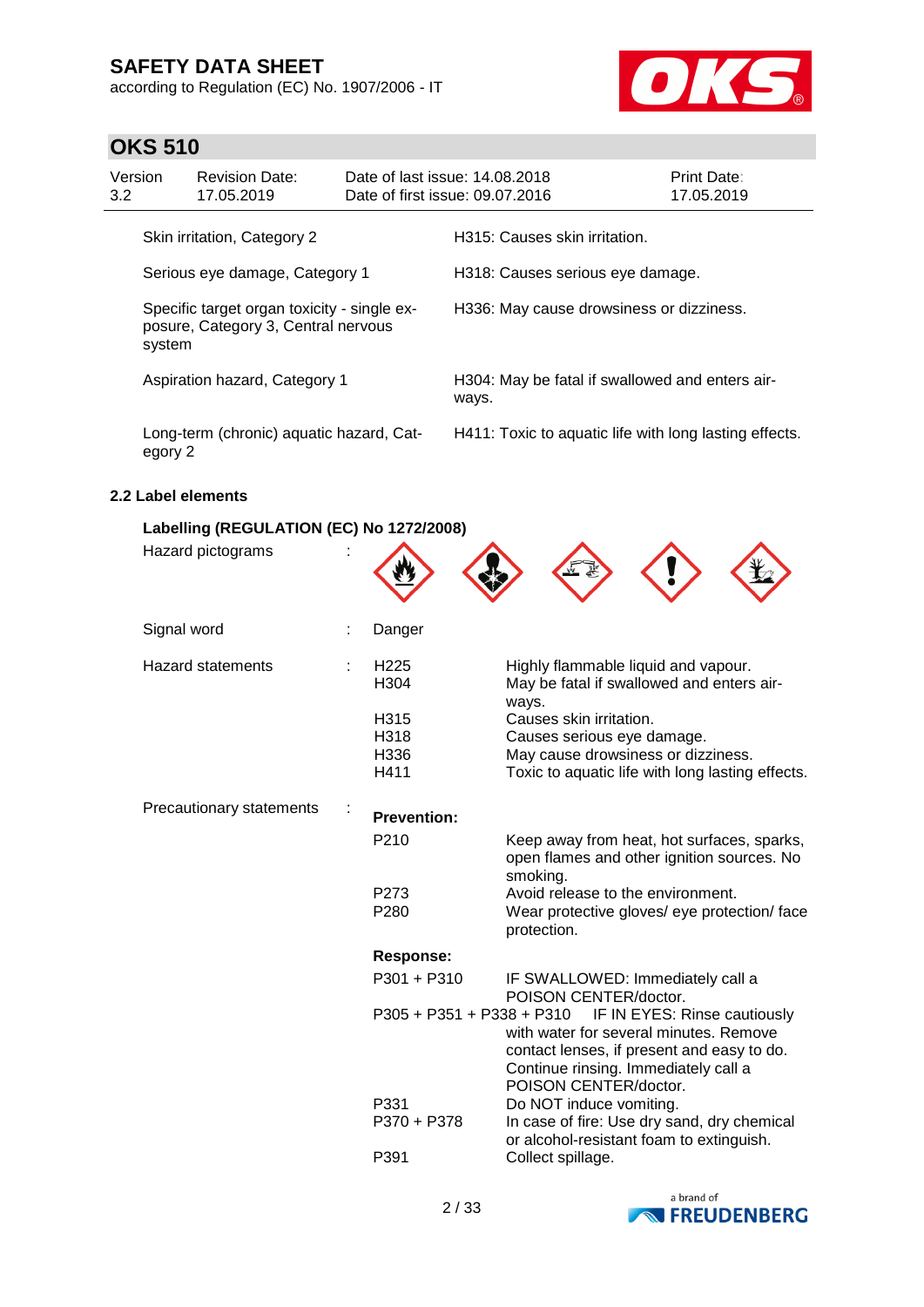according to Regulation (EC) No. 1907/2006 - IT



### **OKS 510**

| Version | Revision Date: | Date of last issue: 14.08.2018  | <b>Print Date:</b> |
|---------|----------------|---------------------------------|--------------------|
| 3.2     | 17.05.2019     | Date of first issue: 09.07.2016 | 17.05.2019         |

#### **Storage:**

P403 + P235 Store in a well-ventilated place. Keep cool.

Hazardous components which must be listed on the label:

Naphtha (petroleum), hydrotreated light; Low boiling point hydrogen treated naphtha butan-1-ol

#### **2.3 Other hazards**

This substance/mixture contains no components considered to be either persistent, bioaccumulative and toxic (PBT), or very persistent and very bioaccumulative (vPvB) at levels of 0.1% or higher.

#### **SECTION 3: Composition/information on ingredients**

#### **3.2 Mixtures**

Chemical nature : Solvent

Molybdenum disulfide graphite Silicone resin

| Chemical name                                                                                       | CAS-No.<br>EC-No.<br>Index-No.<br>Registration number                      | Classification                                                                                                                                                                                   | Concentration<br>limits<br>M-Factor<br><b>Notes</b> | Concentration<br>(% w/w) |
|-----------------------------------------------------------------------------------------------------|----------------------------------------------------------------------------|--------------------------------------------------------------------------------------------------------------------------------------------------------------------------------------------------|-----------------------------------------------------|--------------------------|
| Naphtha (petroleum),<br>hydrotreated light;<br>Low boiling point hy-<br>drogen treated naph-<br>tha | 64742-49-0<br>265-151-9<br>649-328-00-1                                    | Flam. Lig.2; H225<br>Skin Irrit.2; H315<br>STOT SE3; H336<br>Asp. Tox.1; H304<br>Aquatic Chronic2;<br>H411                                                                                       | Note P                                              | $>= 30 - 50$             |
| Hydrocarbons, C9-<br>C10, n-alkanes, isoal-<br>kanes, cyclics, <2%<br>aromatics                     | Not Assigned<br>927-241-2<br>01-2119471843-32-<br><b>XXXX</b>              | Flam. Liq.3; H226<br>Asp. Tox.1; H304<br>Aquatic Chronic3;<br>H412                                                                                                                               |                                                     | $>= 2.5 - < 10$          |
| xylene                                                                                              | 1330-20-7<br>215-535-7<br>601-022-00-9<br>01-2119488216-32-<br><b>XXXX</b> | Flam. Lig.3; H226<br>Acute Tox.4; H332<br>Acute Tox.4; H312   Note C<br>Skin Irrit.2; H315<br>Eye Irrit.2; H319<br><b>STOT SE3; H335</b><br>STOT RE2; H373<br>STOT RE2; H373<br>Asp. Tox.1; H304 |                                                     | $>= 1 - < 10$            |
| ethylbenzene                                                                                        | $100 - 41 - 4$<br>202-849-4                                                | Flam. Liq.2; H225<br>Acute Tox.4; H332                                                                                                                                                           |                                                     | $>= 2.5 - 10$            |

#### **Hazardous components**

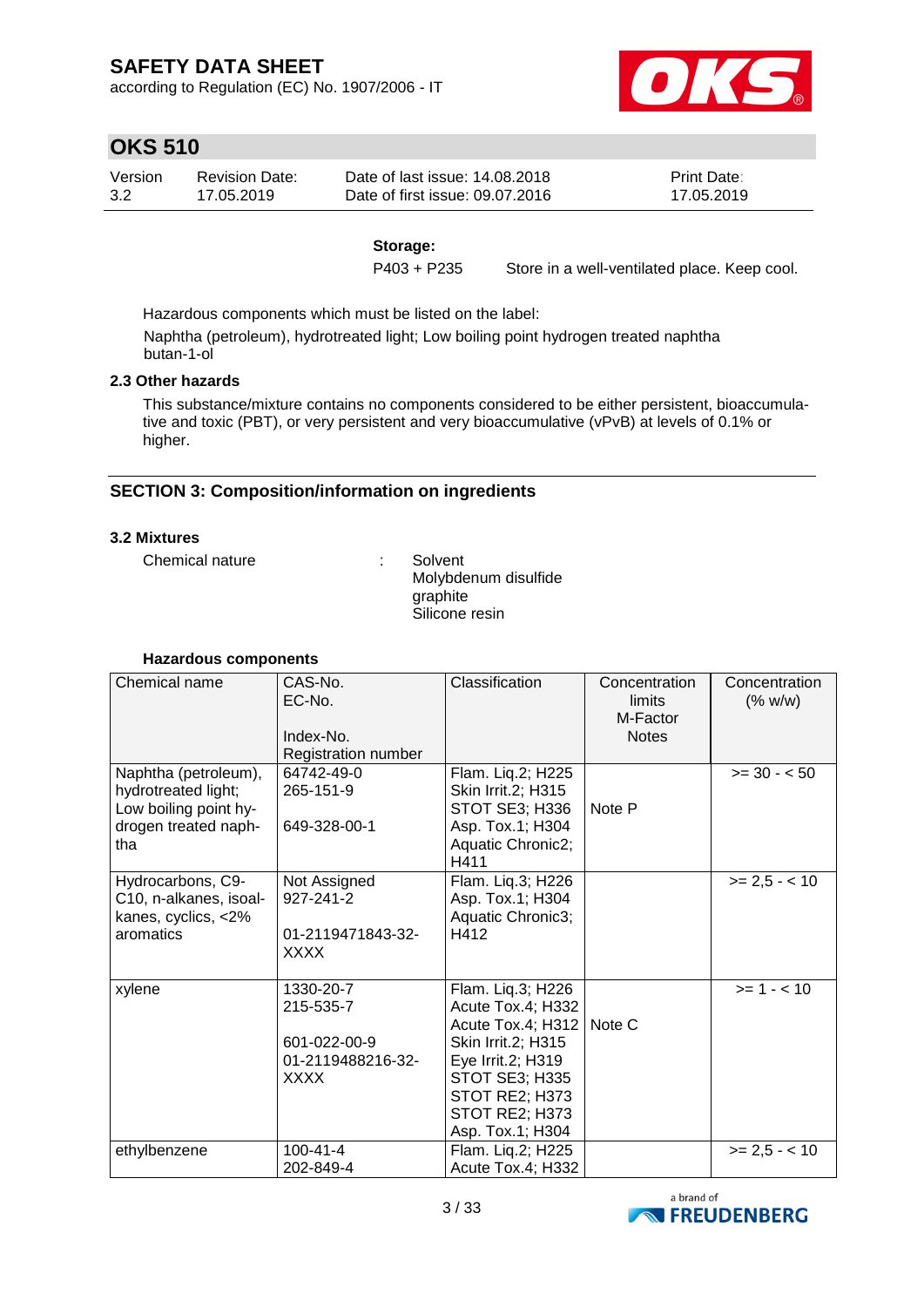according to Regulation (EC) No. 1907/2006 - IT



### **OKS 510**

| Version<br>3.2             | <b>Revision Date:</b><br>17.05.2019 |                                                                            | Date of last issue: 14.08.2018<br>Date of first issue: 09.07.2016                                                          | Print Date: | 17.05.2019    |
|----------------------------|-------------------------------------|----------------------------------------------------------------------------|----------------------------------------------------------------------------------------------------------------------------|-------------|---------------|
|                            |                                     | 601-023-00-4<br>01-2119489370-35-<br>XXXX                                  | STOT RE2; H373<br>Asp. Tox.1; H304<br>Aquatic Chronic3;<br>H412                                                            |             |               |
| butan-1-ol                 |                                     | $71-36-3$<br>200-751-6<br>603-004-00-6<br>01-2119484630-38-<br><b>XXXX</b> | Flam. Liq.3; H226<br>Acute Tox.4; H302<br>Skin Irrit.2; H315<br>Eye Dam.1; H318<br>STOT SE3; H336<br><b>STOT SE3; H335</b> |             | $>= 3 - < 10$ |
|                            |                                     | Substances with a workplace exposure limit :                               |                                                                                                                            |             |               |
| molybdenum disul-<br>phide |                                     | 1317-33-5<br>215-263-9                                                     |                                                                                                                            |             | $>= 10 - 20$  |
| n-butyl acetate            |                                     | 123-86-4<br>204-658-1<br>607-025-00-1<br>01-2119485493-29-<br><b>XXXX</b>  | Flam. Liq.3; H226<br>STOT SE3; H336                                                                                        |             | $>= 10 - 20$  |
| Graphite                   |                                     | 7782-42-5<br>231-955-3                                                     |                                                                                                                            |             | $>= 1 - 10$   |

For explanation of abbreviations see section 16.

### **SECTION 4: First aid measures**

#### **4.1 Description of first aid measures**

| If inhaled              | medical attention.<br>Keep patient warm and at rest.<br>advice.<br>Keep respiratory tract clear.<br>tion. | Call a physician or poison control centre immediately.<br>Remove person to fresh air. If signs/symptoms continue, get<br>If unconscious, place in recovery position and seek medical<br>If breathing is irregular or stopped, administer artificial respira- |
|-------------------------|-----------------------------------------------------------------------------------------------------------|--------------------------------------------------------------------------------------------------------------------------------------------------------------------------------------------------------------------------------------------------------------|
| In case of skin contact | persists.                                                                                                 | : Take off all contaminated clothing immediately.<br>Wash off immediately with soap and plenty of water.<br>Get medical attention immediately if irritation develops and                                                                                     |

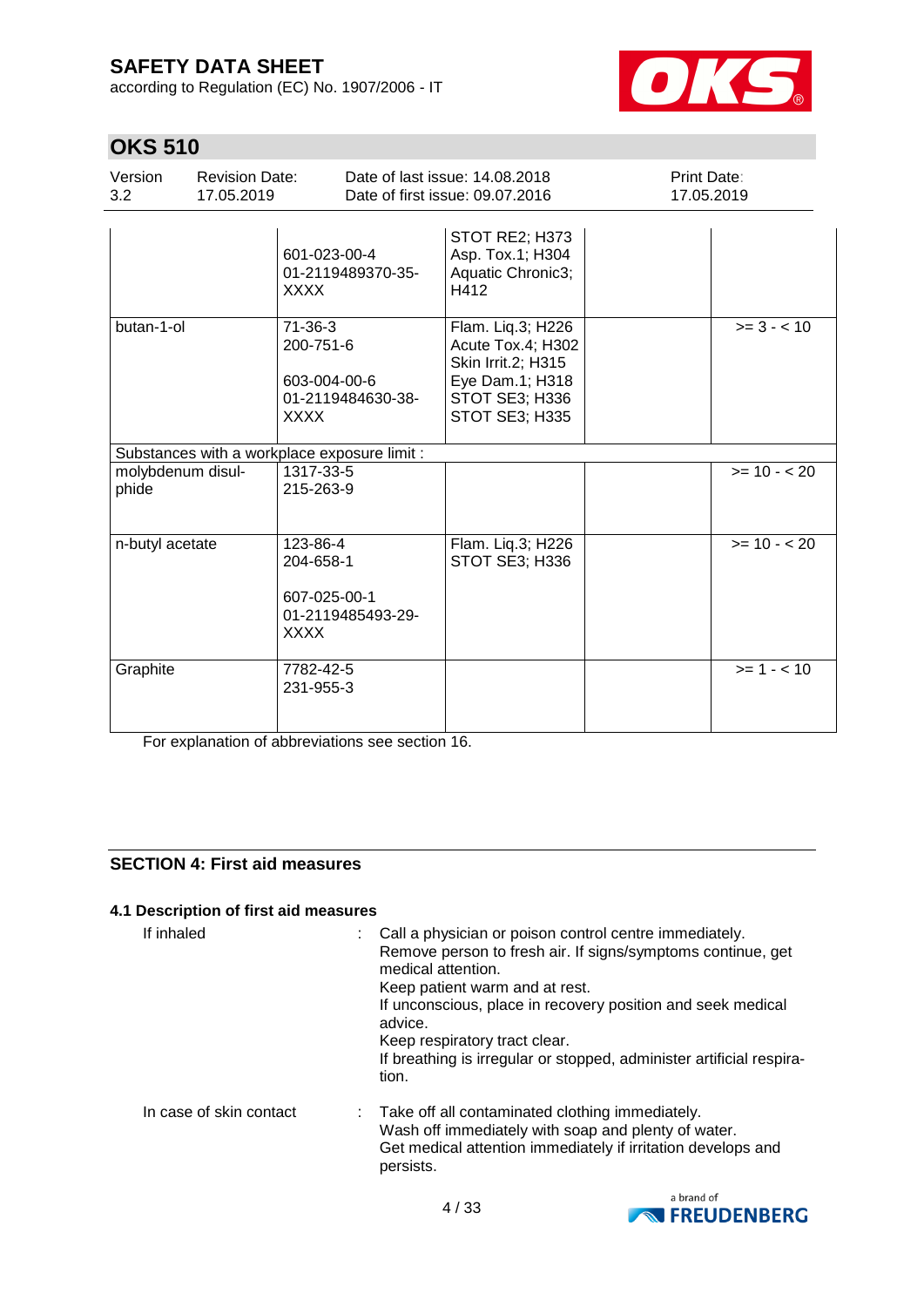according to Regulation (EC) No. 1907/2006 - IT



### **OKS 510**

| Version<br>3.2 | <b>Revision Date:</b><br>17.05.2019 |    | Date of last issue: 14.08.2018<br>Date of first issue: 09.07.2016                                                                                                                                                                                                                                                                                                                                  | Print Date:<br>17.05.2019 |
|----------------|-------------------------------------|----|----------------------------------------------------------------------------------------------------------------------------------------------------------------------------------------------------------------------------------------------------------------------------------------------------------------------------------------------------------------------------------------------------|---------------------------|
|                | In case of eye contact              | ÷. | Wash clothing before reuse.<br>Thoroughly clean shoes before reuse.<br>Rinse immediately with plenty of water, also under the eyelids,<br>for at least 10 minutes.                                                                                                                                                                                                                                 |                           |
|                |                                     |    | Get medical attention immediately.                                                                                                                                                                                                                                                                                                                                                                 |                           |
|                | If swallowed                        |    | Move the victim to fresh air.<br>If accidentally swallowed obtain immediate medical attention.<br>If unconscious, place in recovery position and seek medical<br>advice.<br>Keep respiratory tract clear.<br>Do NOT induce vomiting.<br>Rinse mouth with water.<br>Never give anything by mouth to an unconscious person.<br>Aspiration hazard if swallowed - can enter lungs and cause<br>damage. |                           |
|                |                                     |    | 4.2 Most important symptoms and effects, both acute and delayed                                                                                                                                                                                                                                                                                                                                    |                           |
|                | Symptoms                            |    | Inhalation may provoke the following symptoms:<br>Unconsciousness<br><b>Dizziness</b><br><b>Drowsiness</b><br>Headache<br>Nausea<br>Tiredness<br>Skin contact may provoke the following symptoms:<br>Erythema                                                                                                                                                                                      |                           |
|                |                                     |    | Aspiration may cause pulmonary oedema and pneumonitis.                                                                                                                                                                                                                                                                                                                                             |                           |
| <b>Risks</b>   |                                     |    | Central nervous system depression<br>Can be absorbed through skin.<br>Risk of product entering the lungs on vomiting after ingestion.<br>Health injuries may be delayed.<br>Causes skin irritation.                                                                                                                                                                                                |                           |
|                |                                     |    | 4.3 Indication of any immediate medical attention and special treatment needed                                                                                                                                                                                                                                                                                                                     |                           |
|                | Treatment                           |    | Treat symptomatically.                                                                                                                                                                                                                                                                                                                                                                             |                           |

# **SECTION 5: Firefighting measures**

#### **5.1 Extinguishing media**

| Suitable extinguishing media      | Use water spray, alcohol-resistant foam, dry chemical or car-<br>bon dioxide. |
|-----------------------------------|-------------------------------------------------------------------------------|
| Unsuitable extinguishing<br>media | : High volume water jet                                                       |

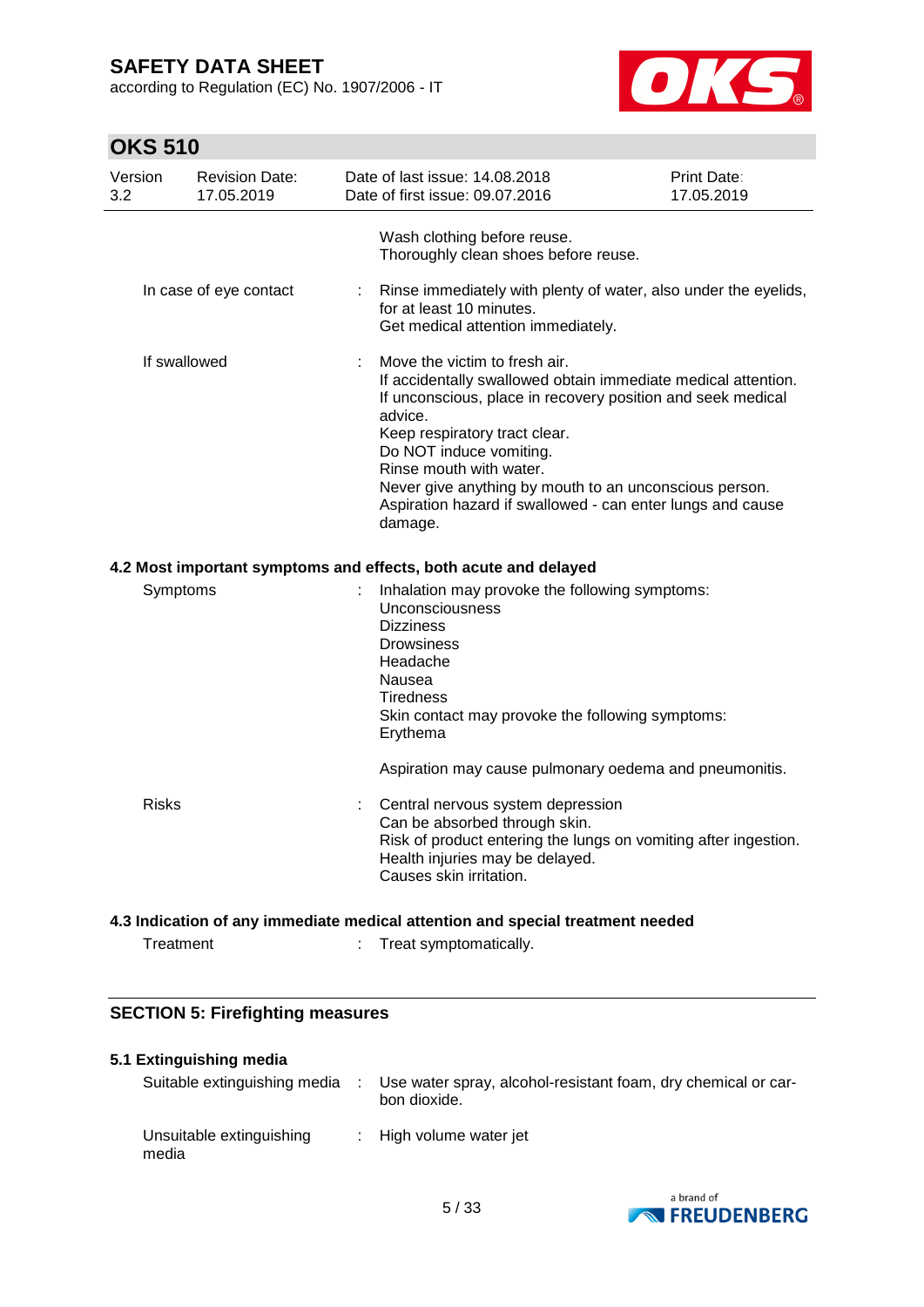according to Regulation (EC) No. 1907/2006 - IT



### **OKS 510**

| Version<br>3.2 | <b>Revision Date:</b><br>17.05.2019 | Date of last issue: 14,08,2018<br>Date of first issue: 09.07.2016                               | Print Date:<br>17.05.2019 |
|----------------|-------------------------------------|-------------------------------------------------------------------------------------------------|---------------------------|
|                |                                     | 5.2 Special hazards arising from the substance or mixture                                       |                           |
| fighting       | Specific hazards during fire-       | : Fire may cause evolution of:<br>Carbon oxides<br>Metal oxides<br>Sulphur oxides               |                           |
|                |                                     | Do not let product enter drains.<br>Beware of vapours accumulating to form explosive concentra- |                           |

#### **5.3 Advice for firefighters**

| Special protective equipment :<br>for firefighters | In the event of fire, wear self-contained breathing apparatus.<br>Use personal protective equipment. Exposure to decomposi-<br>tion products may be a hazard to health.                    |
|----------------------------------------------------|--------------------------------------------------------------------------------------------------------------------------------------------------------------------------------------------|
| Further information                                | Standard procedure for chemical fires.<br>Collect contaminated fire extinguishing water separately. This<br>must not be discharged into drains.<br>Cool containers/tanks with water spray. |

tions. Vapours can accumulate in low areas.

#### **SECTION 6: Accidental release measures**

#### **6.1 Personal precautions, protective equipment and emergency procedures**

| Personal precautions<br>: Evacuate personnel to safe areas. |  |
|-------------------------------------------------------------|--|
| Use personal protective equipment.                          |  |
| Ensure adequate ventilation.                                |  |
| Remove all sources of ignition.                             |  |
| Do not breathe vapours or spray mist.                       |  |
| Do not breathe dust/ fume/ gas/ mist/ vapours/ spray.       |  |
| Refer to protective measures listed in sections 7 and 8.    |  |

#### **6.2 Environmental precautions**

Environmental precautions : Do not allow contact with soil, surface or ground water. Prevent further leakage or spillage if safe to do so. If the product contaminates rivers and lakes or drains inform respective authorities.

#### **6.3 Methods and material for containment and cleaning up**

| Methods for cleaning up | : Contain spillage, and then collect with non-combustible ab-    |
|-------------------------|------------------------------------------------------------------|
|                         | sorbent material, (e.g. sand, earth, diatomaceous earth, ver-    |
|                         | miculite) and place in container for disposal according to local |
|                         | / national regulations (see section 13).                         |
|                         | Non-sparking tools should be used.                               |

#### **6.4 Reference to other sections**

For personal protection see section 8.

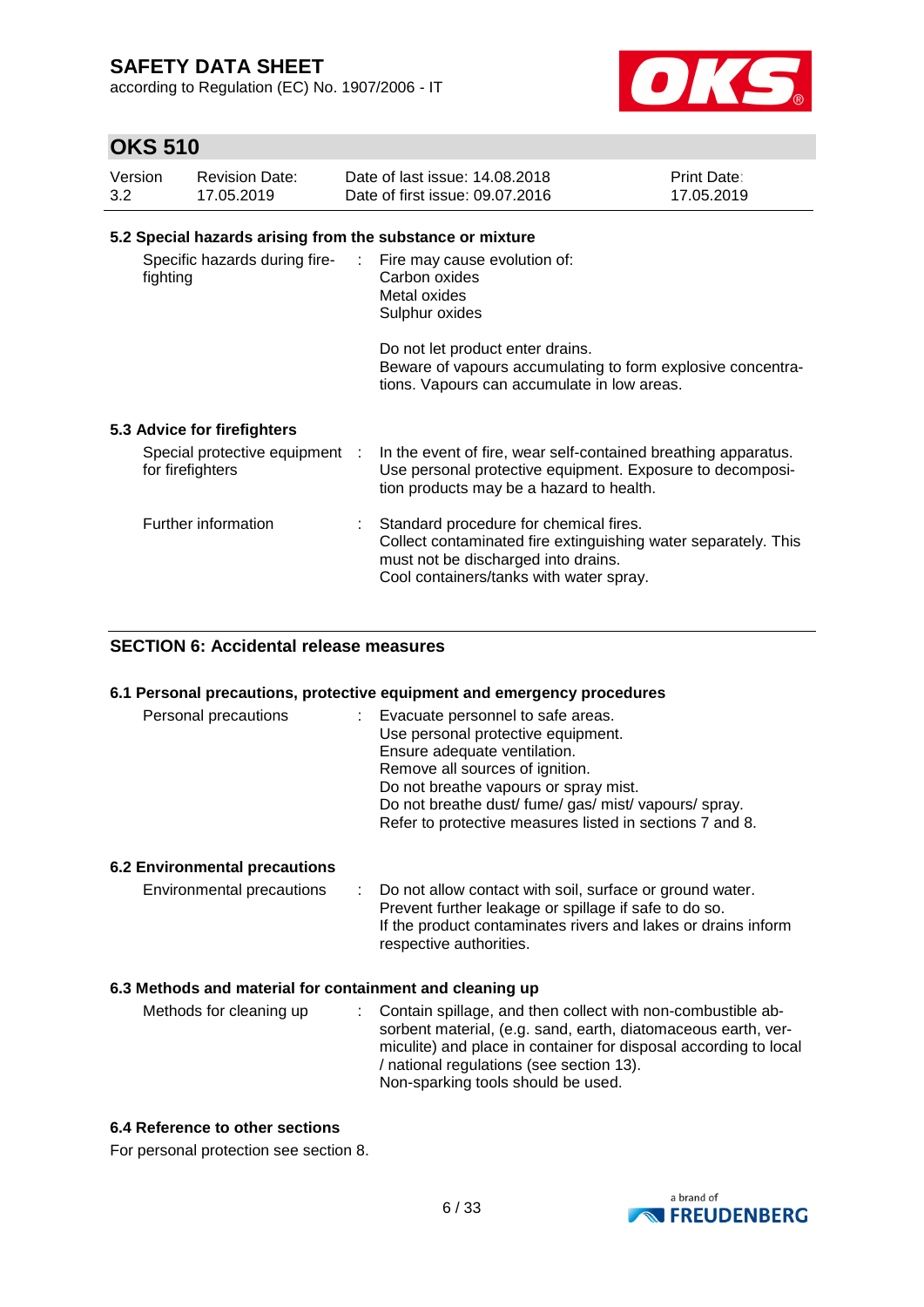according to Regulation (EC) No. 1907/2006 - IT



### **OKS 510**

| Version | <b>Revision Date:</b> | Date of last issue: 14.08.2018  | <b>Print Date:</b> |
|---------|-----------------------|---------------------------------|--------------------|
| 3.2     | 17.05.2019            | Date of first issue: 09.07.2016 | 17.05.2019         |

#### **SECTION 7: Handling and storage**

#### **7.1 Precautions for safe handling**

| Advice on safe handling                            |   | Use only in an area containing explosion proof equipment.<br>Do not use in areas without adequate ventilation.<br>Do not breathe vapours or spray mist.<br>In case of insufficient ventilation, wear suitable respiratory<br>equipment.<br>Avoid exposure - obtain special instructions before use.<br>Avoid contact with skin and eyes.<br>For personal protection see section 8.<br>Keep away from fire, sparks and heated surfaces.<br>Smoking, eating and drinking should be prohibited in the ap-<br>plication area.<br>Wash hands and face before breaks and immediately after<br>handling the product.<br>Ensure all equipment is electrically grounded before beginning<br>transfer operations.<br>Do not get in eyes or mouth or on skin.<br>Do not get on skin or clothing.<br>Do not ingest.<br>Do not use sparking tools.<br>Do not enter areas where used or stored until adequately ven-<br>tilated.<br>Do not repack.<br>Do not re-use empty containers.<br>These safety instructions also apply to empty packaging which<br>may still contain product residues.<br>Keep container closed when not in use. |
|----------------------------------------------------|---|---------------------------------------------------------------------------------------------------------------------------------------------------------------------------------------------------------------------------------------------------------------------------------------------------------------------------------------------------------------------------------------------------------------------------------------------------------------------------------------------------------------------------------------------------------------------------------------------------------------------------------------------------------------------------------------------------------------------------------------------------------------------------------------------------------------------------------------------------------------------------------------------------------------------------------------------------------------------------------------------------------------------------------------------------------------------------------------------------------------------------|
| Advice on protection against<br>fire and explosion | ÷ | Keep away from heat and sources of ignition.                                                                                                                                                                                                                                                                                                                                                                                                                                                                                                                                                                                                                                                                                                                                                                                                                                                                                                                                                                                                                                                                              |
| Hygiene measures                                   |   | Wash face, hands and any exposed skin thoroughly after<br>handling.                                                                                                                                                                                                                                                                                                                                                                                                                                                                                                                                                                                                                                                                                                                                                                                                                                                                                                                                                                                                                                                       |

#### **7.2 Conditions for safe storage, including any incompatibilities**

| Requirements for storage<br>areas and containers | : Store in original container. Keep container closed when not in<br>use. Keep in a cool place away from oxidizing agents. Keep in                                                                                                                 |
|--------------------------------------------------|---------------------------------------------------------------------------------------------------------------------------------------------------------------------------------------------------------------------------------------------------|
|                                                  | a dry, cool and well-ventilated place. Containers which are<br>opened must be carefully resealed and kept upright to prevent<br>leakage. Store in accordance with the particular national regu-<br>lations. Keep in properly labelled containers. |

#### **7.3 Specific end use(s)**

Specific use(s) : Specific instructions for handling, not required.

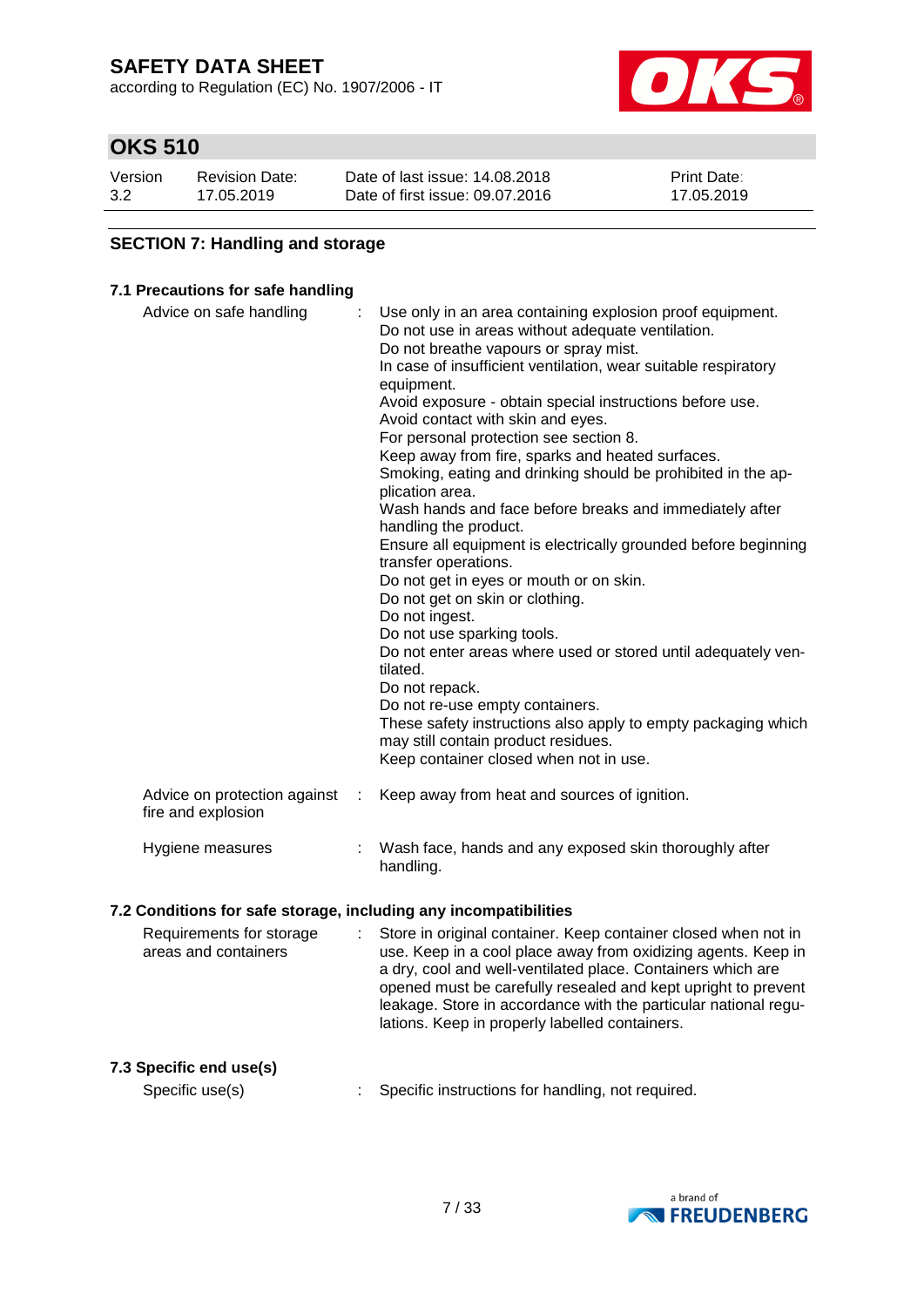according to Regulation (EC) No. 1907/2006 - IT



### **OKS 510**

| Version | <b>Revision Date:</b> | Date of last issue: 14,08,2018  | <b>Print Date:</b> |
|---------|-----------------------|---------------------------------|--------------------|
| 3.2     | 17.05.2019            | Date of first issue: 09.07.2016 | 17.05.2019         |

#### **SECTION 8: Exposure controls/personal protection**

#### **8.1 Control parameters**

#### **Occupational Exposure Limits**

| Components          | CAS-No.                                                                       | Value type (Form<br>of exposure)            | Control parameters                                                            | <b>Basis</b>       |
|---------------------|-------------------------------------------------------------------------------|---------------------------------------------|-------------------------------------------------------------------------------|--------------------|
| xylene              | 1330-20-7                                                                     | <b>TWA</b>                                  | 50 ppm                                                                        | <b>IT OEL</b>      |
|                     |                                                                               |                                             | 221 mg/m3                                                                     | $(2004 - 03 - 10)$ |
| Further information |                                                                               |                                             | The notation 'Skin' attributes to the exposure limit values and indicates the |                    |
|                     |                                                                               | possibility of absorption through the skin. |                                                                               |                    |
|                     |                                                                               | <b>STEL</b>                                 | $100$ ppm                                                                     | <b>IT OEL</b>      |
|                     |                                                                               |                                             | 442 mg/m3                                                                     | $(2004-03-10)$     |
| Further information |                                                                               |                                             | The notation 'Skin' attributes to the exposure limit values and indicates the |                    |
|                     |                                                                               | possibility of absorption through the skin. |                                                                               |                    |
|                     |                                                                               | <b>TWA</b>                                  | 50 ppm                                                                        | 2000/39/EC         |
|                     |                                                                               |                                             | 221 mg/m3                                                                     | $(2000-06-16)$     |
| Further information | Identifies the possibility of significant uptake through the skin, Indicative |                                             |                                                                               |                    |
|                     |                                                                               | <b>STEL</b>                                 | 100 ppm                                                                       | 2000/39/EC         |
|                     |                                                                               |                                             | 442 mg/m3                                                                     | $(2000-06-16)$     |
| Further information | Identifies the possibility of significant uptake through the skin, Indicative |                                             |                                                                               |                    |
| ethylbenzene        | $100 - 41 - 4$                                                                | <b>TWA</b>                                  | $\overline{1}00$ ppm                                                          | 2000/39/EC         |
|                     |                                                                               |                                             | 442 mg/m3                                                                     | $(2000-06-16)$     |
| Further information |                                                                               |                                             | Identifies the possibility of significant uptake through the skin, Indicative |                    |
|                     |                                                                               | <b>STEL</b>                                 | 200 ppm                                                                       | 2000/39/EC         |
|                     |                                                                               |                                             | 884 mg/m3                                                                     | $(2000-06-16)$     |
| Further information |                                                                               |                                             | Identifies the possibility of significant uptake through the skin, Indicative |                    |
|                     |                                                                               | <b>TWA</b>                                  | $\overline{100}$ ppm                                                          | <b>IT OEL</b>      |
|                     |                                                                               |                                             | 442 mg/m3                                                                     | $(2004-03-10)$     |
| Further information | The notation 'Skin' attributes to the exposure limit values and indicates the |                                             |                                                                               |                    |
|                     | possibility of absorption through the skin.                                   |                                             |                                                                               |                    |
|                     |                                                                               | <b>STEL</b>                                 | $200$ ppm                                                                     | <b>IT OEL</b>      |
|                     |                                                                               |                                             | 884 mg/m3                                                                     | $(2004 - 03 - 10)$ |
| Further information | The notation 'Skin' attributes to the exposure limit values and indicates the |                                             |                                                                               |                    |
|                     | possibility of absorption through the skin.                                   |                                             |                                                                               |                    |

**Derived No Effect Level (DNEL) according to Regulation (EC) No. 1907/2006:**

| Substance name                                                                                      | End Use | Exposure routes | Potential health ef-<br>fects | Value      |
|-----------------------------------------------------------------------------------------------------|---------|-----------------|-------------------------------|------------|
| Naphtha (petroleum),<br>hydrotreated light;<br>Low boiling point hy-<br>drogen treated naph-<br>tha | Workers | Inhalation      | Long-term systemic<br>effects | 1300 mg/m3 |
|                                                                                                     | Workers | Inhalation      | Long-term local ef-<br>fects  | 840 mg/m3  |
|                                                                                                     | Workers | Inhalation      | Acute local effects           | 1100 mg/m3 |
| n-butyl acetate                                                                                     | Workers | Inhalation      | Long-term systemic<br>effects | 300 mg/m3  |
|                                                                                                     | Workers | Inhalation      | Acute systemic ef-            | 600 mg/m3  |

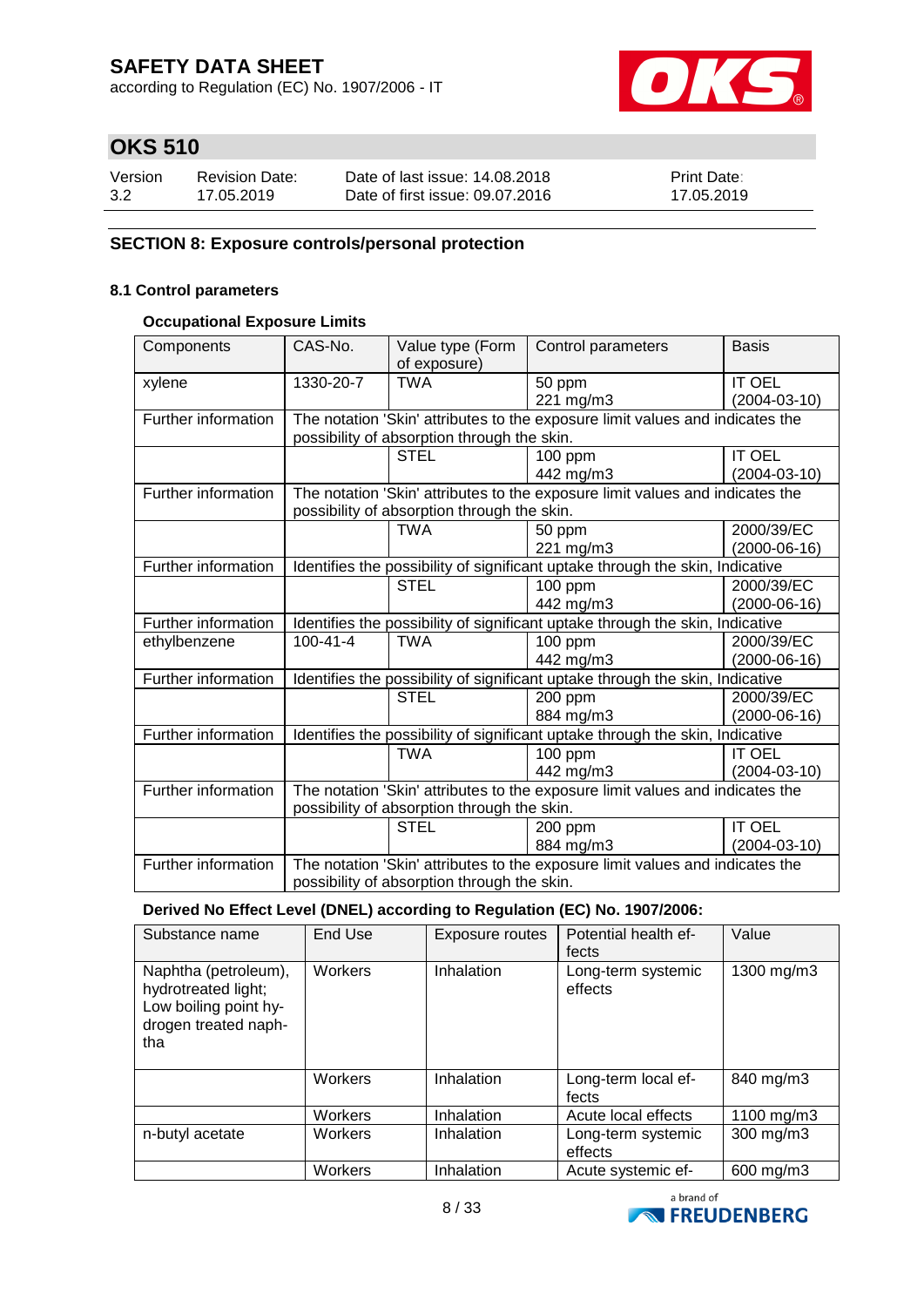according to Regulation (EC) No. 1907/2006 - IT



### **OKS 510**

Version 3.2

Revision Date: 17.05.2019

Date of last issue: 14.08.2018 Date of first issue: 09.07.2016 Print Date: 17.05.2019

|              |           |              | fects                                    |                       |
|--------------|-----------|--------------|------------------------------------------|-----------------------|
|              | Workers   | Dermal       | Long-term local ef-<br>fects             | 11 $mg/cm2$           |
| xylene       | Workers   | Inhalation   | Long-term exposure,<br>Systemic effects  | 77 mg/m3              |
|              | Workers   | Inhalation   | Short-term exposure,<br>Systemic effects | 289 mg/m3             |
|              | Workers   | Skin contact | Long-term exposure,<br>Systemic effects  | $180$ mg/kg           |
|              | Consumers | Inhalation   | Long-term exposure,<br>Systemic effects  | 14,8 mg/m3            |
|              | Consumers | Inhalation   | Short-term exposure,<br>Systemic effects | 174 mg/m3             |
|              | Consumers | Ingestion    | Long-term exposure,<br>Systemic effects  | $1,6$ mg/kg           |
| ethylbenzene | Workers   | Skin contact | Long-term systemic<br>effects            | $180$ mg/kg<br>bw/day |
|              | Workers   | Inhalation   | Long-term systemic<br>effects            | 77 mg/m3              |
|              | Workers   | Inhalation   | Acute local effects                      | 293 mg/m3             |
| butan-1-ol   | Workers   | Inhalation   | Long-term local ef-<br>fects             | 310 mg/m3             |

**Predicted No Effect Concentration (PNEC) according to Regulation (EC) No. 1907/2006:**

| Substance name  | <b>Environmental Compartment</b>                          | Value          |
|-----------------|-----------------------------------------------------------|----------------|
| n-butyl acetate | Fresh water                                               | $0,18$ mg/l    |
|                 |                                                           |                |
|                 | Marine water                                              | 0,018 mg/l     |
|                 | Microbiological Activity in Sewage Treat-                 | 35,6 mg/l      |
|                 | ment Systems                                              |                |
|                 | Fresh water sediment                                      | 0,981 mg/kg    |
|                 | Marine sediment                                           | $0,0981$ mg/kg |
|                 | Soil                                                      | 0,09 mg/kg     |
| xylene          | Fresh water                                               | $0,327$ mg/l   |
|                 | Marine water                                              | 0,327 mg/l     |
|                 | Fresh water sediment                                      | 12,46 mg/l     |
|                 | Marine sediment                                           | $12,46$ mg/l   |
|                 | Soil                                                      | 2,31 mg/kg     |
| ethylbenzene    | Fresh water                                               | $0,1$ mg/l     |
|                 | Marine water                                              | $0,01$ mg/l    |
|                 | Intermittent use/release                                  | $0,1$ mg/l     |
|                 | Microbiological Activity in Sewage Treat-<br>ment Systems | $9,6$ mg/l     |
|                 | Fresh water sediment                                      | 13,7 mg/kg     |
|                 | Marine sediment                                           | 1,37 mg/kg     |
|                 | Soil                                                      | 2,68 mg/kg     |
|                 | Oral                                                      | 20 mg/kg       |
| butan-1-ol      | Fresh water                                               | $0,082$ mg/l   |
|                 | Marine water                                              | $0,008$ mg/l   |

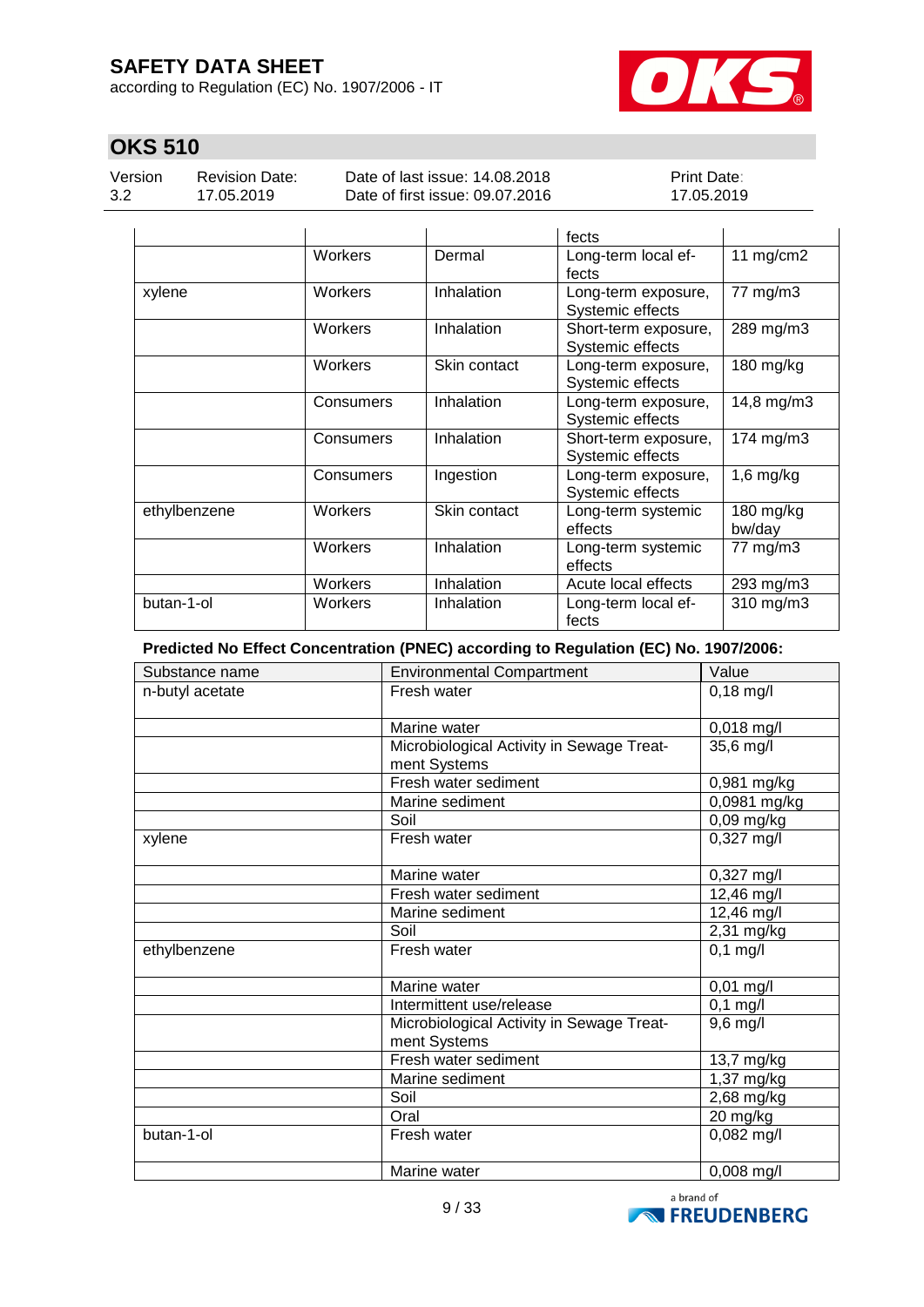according to Regulation (EC) No. 1907/2006 - IT



### **OKS 510**

| Version | Revision Date: | Date of last issue: 14,08,2018  | <b>Print Date:</b> |
|---------|----------------|---------------------------------|--------------------|
| 3.2     | 17.05.2019     | Date of first issue: 09.07.2016 | 17.05.2019         |

| Intermittent use/release                                  | $2,25 \text{ mg/l}$                |
|-----------------------------------------------------------|------------------------------------|
| Microbiological Activity in Sewage Treat-<br>ment Systems | 2476 mg/l                          |
| Fresh water sediment                                      | $0,324$ mg/kg dry<br>weight (d.w.) |
| Marine sediment                                           | $0,032$ mg/kg dry<br>weight (d.w.) |
| Soil                                                      | 0,017 mg/kg dry<br>weight (d.w.)   |

#### **8.2 Exposure controls**

#### **Engineering measures**

Use only in an area equipped with explosion proof exhaust ventilation. Handle only in a place equipped with local exhaust (or other appropriate exhaust).

| Personal protective equipment                   |    |                                                                                                                                                                                                                                                                                                                                        |
|-------------------------------------------------|----|----------------------------------------------------------------------------------------------------------------------------------------------------------------------------------------------------------------------------------------------------------------------------------------------------------------------------------------|
| Eye protection                                  | ÷. | Safety glasses with side-shields conforming to EN166                                                                                                                                                                                                                                                                                   |
| Hand protection<br>Material<br>Protective index |    | Fluorinated rubber<br>Class 1                                                                                                                                                                                                                                                                                                          |
| Remarks                                         |    | Wear protective gloves. The selected protective gloves have<br>to satisfy the specifications of Regulation (EU) 2016/425 and<br>the standard EN 374 derived from it. The break through time<br>depends amongst other things on the material, the thickness<br>and the type of glove and therefore has to be measured for<br>each case. |
| Respiratory protection                          |    | Use respiratory protection unless adequate local exhaust<br>ventilation is provided or exposure assessment demonstrates<br>that exposures are within recommended exposure guidelines.                                                                                                                                                  |
| Filter type                                     |    | Recommended Filter type:                                                                                                                                                                                                                                                                                                               |
|                                                 |    | Organic gas and low boiling vapour type (AX)                                                                                                                                                                                                                                                                                           |
| Protective measures                             |    | The type of protective equipment must be selected according<br>to the concentration and amount of the dangerous substance<br>at the specific workplace.<br>Choose body protection in relation to its type, to the concen-<br>tration and amount of dangerous substances, and to the spe-<br>cific work-place.                          |

#### **SECTION 9: Physical and chemical properties**

#### **9.1 Information on basic physical and chemical properties**

Appearance : liquid

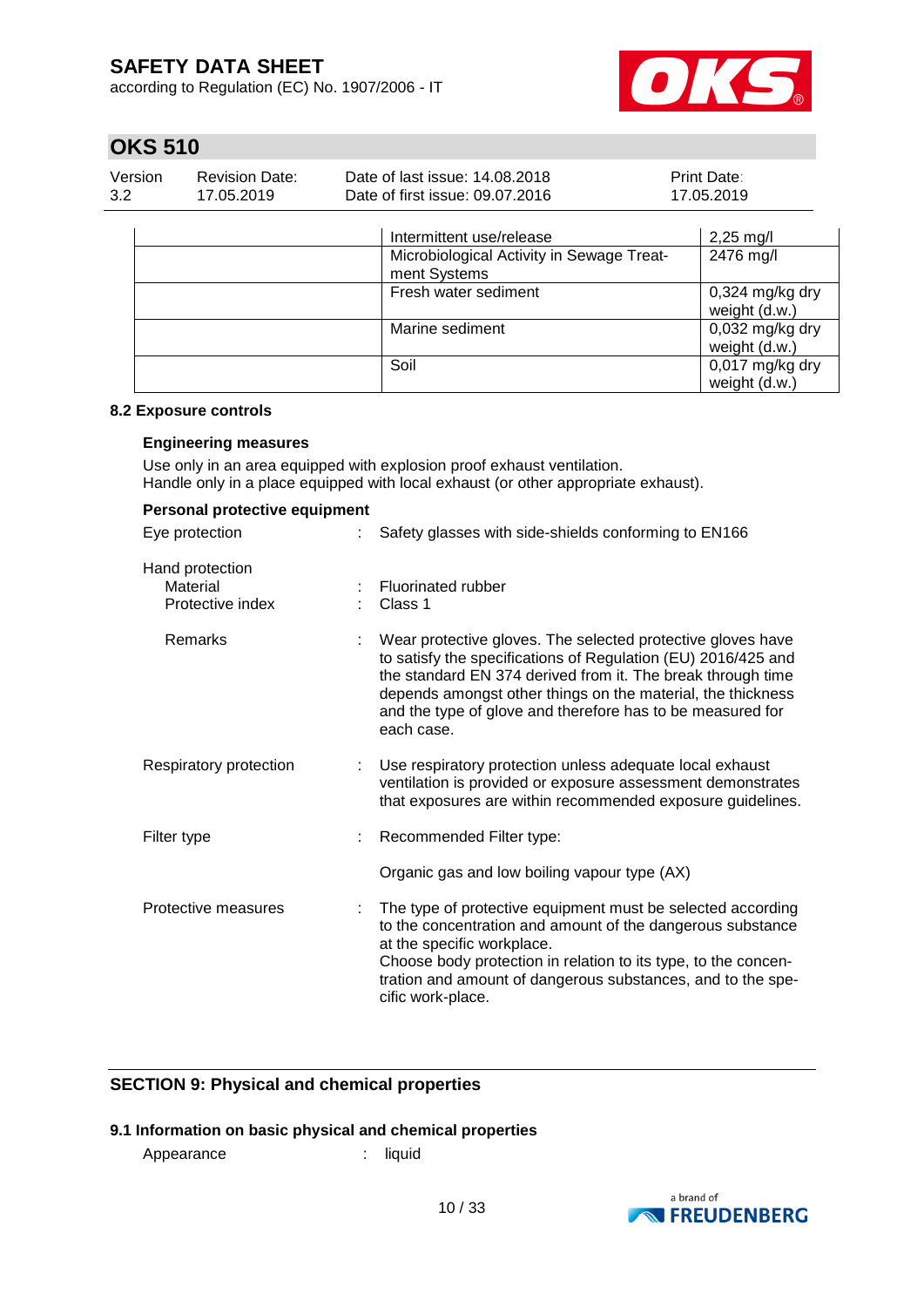according to Regulation (EC) No. 1907/2006 - IT



### **OKS 510**

| Version<br>3.2 |                     | <b>Revision Date:</b><br>17.05.2019 |    | Date of last issue: 14.08.2018<br>Date of first issue: 09.07.2016 | Print Date:<br>17.05.2019 |
|----------------|---------------------|-------------------------------------|----|-------------------------------------------------------------------|---------------------------|
|                | Colour              |                                     | t  | black                                                             |                           |
|                | Odour               |                                     |    | solvent-like                                                      |                           |
|                |                     | <b>Odour Threshold</b>              |    | No data available                                                 |                           |
|                | pH                  |                                     | ÷  | Not applicable                                                    |                           |
|                |                     | Melting point/range                 |    | No data available                                                 |                           |
|                |                     | Boiling point/boiling range         | ÷  | 57 °C<br>(1.013 hPa)                                              |                           |
|                | Flash point         |                                     | ÷. | $< -30,00$ °C<br>Method: DIN 51755, closed cup                    |                           |
|                |                     | Evaporation rate                    |    | No data available                                                 |                           |
|                |                     | Flammability (solid, gas)           | ÷  | Not applicable                                                    |                           |
|                |                     | Upper explosion limit               | ÷. | 10,4 %(V)                                                         |                           |
|                |                     | Lower explosion limit               |    | $0,6\%$ (V)                                                       |                           |
|                |                     | Vapour pressure                     |    | 149 hPa (20 °C)                                                   |                           |
|                |                     | Relative vapour density             | ÷. | No data available                                                 |                           |
|                | Density             |                                     | ÷  | 0,98 g/cm3<br>(20 °C)                                             |                           |
|                | <b>Bulk density</b> |                                     |    | No data available                                                 |                           |
|                | Solubility(ies)     | Water solubility                    |    | immiscible                                                        |                           |
|                |                     | Solubility in other solvents        | ÷  | No data available                                                 |                           |
|                | octanol/water       | Partition coefficient: n-           |    | No data available                                                 |                           |
|                |                     | Auto-ignition temperature           | ÷  | No data available                                                 |                           |
|                |                     | Decomposition temperature           | ÷  | No data available                                                 |                           |
|                | Viscosity           | Viscosity, dynamic                  |    | No data available                                                 |                           |
|                |                     | Viscosity, kinematic                | ÷. | < 7 mm2/s (40 $^{\circ}$ C)                                       |                           |
|                |                     | <b>Explosive properties</b>         | ÷  | Not explosive                                                     |                           |

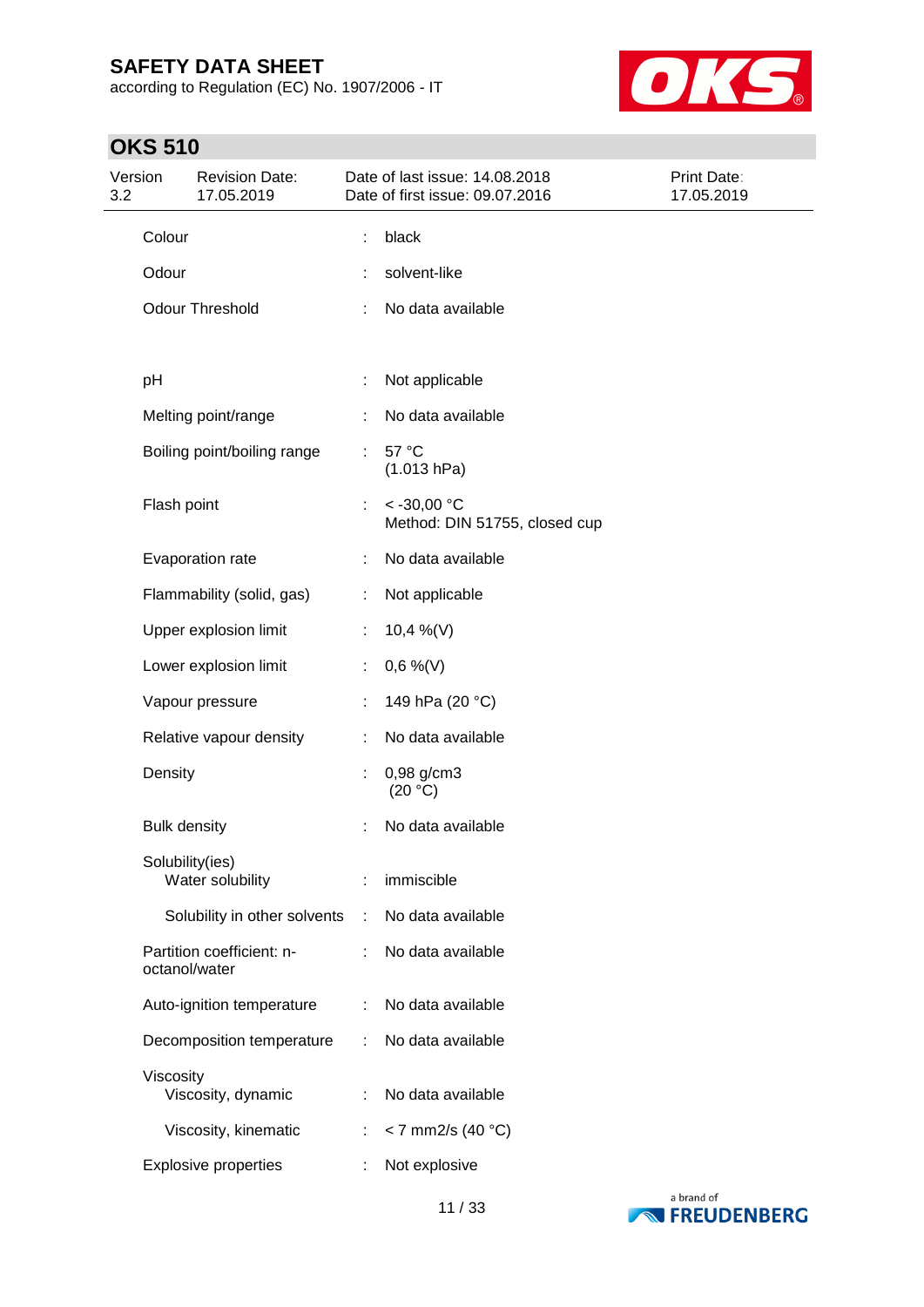according to Regulation (EC) No. 1907/2006 - IT



### **OKS 510**

| Version<br>3.2 | <b>Revision Date:</b><br>17.05.2019        |   | Date of last issue: 14,08,2018<br>Date of first issue: 09.07.2016 | <b>Print Date:</b><br>17.05.2019 |  |
|----------------|--------------------------------------------|---|-------------------------------------------------------------------|----------------------------------|--|
|                | Oxidizing properties                       | ÷ | No data available                                                 |                                  |  |
|                | 9.2 Other information<br>Sublimation point | ÷ | No data available                                                 |                                  |  |
|                | Metal corrosion rate                       | ÷ | Not corrosive to metals                                           |                                  |  |
|                | Self-ignition                              | ÷ | No data available                                                 |                                  |  |
|                |                                            |   |                                                                   |                                  |  |

#### **SECTION 10: Stability and reactivity**

#### **10.1 Reactivity**

No hazards to be specially mentioned.

#### **10.2 Chemical stability**

Stable under normal conditions.

#### **10.3 Possibility of hazardous reactions**

| Hazardous reactions |  | No dangerous reaction known under conditions of normal use. |
|---------------------|--|-------------------------------------------------------------|
|---------------------|--|-------------------------------------------------------------|

#### **10.4 Conditions to avoid**

Conditions to avoid : Heat, flames and sparks. Strong sunlight for prolonged periods.

#### **10.5 Incompatible materials**

Materials to avoid : Oxidizing agents

#### **10.6 Hazardous decomposition products**

No decomposition if stored and applied as directed.

#### **SECTION 11: Toxicological information**

#### **11.1 Information on toxicological effects**

| <b>Acute toxicity</b>     |                                                                        |
|---------------------------|------------------------------------------------------------------------|
| <b>Product:</b>           |                                                                        |
| Acute oral toxicity       | Acute toxicity estimate: $> 2.000$ mg/kg<br>Method: Calculation method |
|                           | Remarks: Effects due to ingestion may include:                         |
|                           | Symptoms: Central nervous system depression                            |
| Acute inhalation toxicity | Acute toxicity estimate: $> 20$ mg/l                                   |
|                           |                                                                        |

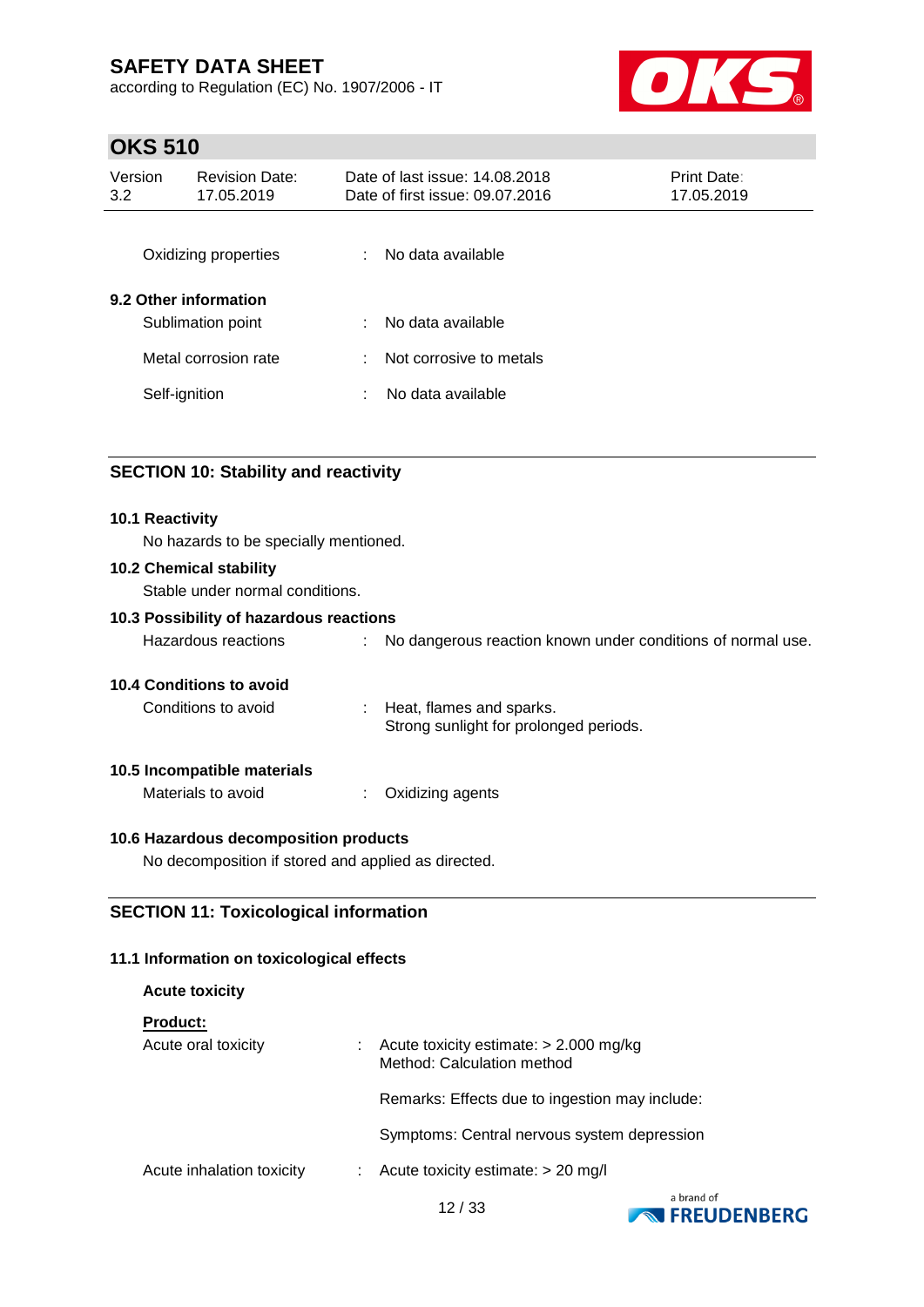according to Regulation (EC) No. 1907/2006 - IT



| <b>OKS 510</b> |  |
|----------------|--|
|----------------|--|

| Version<br>3.2 | <b>Revision Date:</b><br>17.05.2019 |    | Date of last issue: 14,08,2018<br>Date of first issue: 09.07.2016                                                                                                                                  | Print Date:<br>17.05.2019 |
|----------------|-------------------------------------|----|----------------------------------------------------------------------------------------------------------------------------------------------------------------------------------------------------|---------------------------|
|                |                                     |    | Exposure time: 4 h<br>Test atmosphere: vapour<br>Method: Calculation method                                                                                                                        |                           |
|                |                                     |    | Remarks: Respiration of solvent vapour may cause dizziness.                                                                                                                                        |                           |
|                |                                     |    | Symptoms: Inhalation may provoke the following symptoms:,<br>Local irritation, Respiratory disorders, Dizziness, Drowsiness,<br>Vomiting, Fatigue, Vertigo, Central nervous system depres-<br>sion |                           |
|                | Acute dermal toxicity               | t  | Acute toxicity estimate: > 2.000 mg/kg<br>Method: Calculation method                                                                                                                               |                           |
|                |                                     |    | Remarks: Harmful in contact with skin.                                                                                                                                                             |                           |
|                |                                     |    | Symptoms: Redness, Local irritation                                                                                                                                                                |                           |
|                | <b>Components:</b>                  |    |                                                                                                                                                                                                    |                           |
|                | Acute oral toxicity                 |    | Naphtha (petroleum), hydrotreated light; Low boiling point hydrogen treated naphtha:<br>LD50 (Rat): $> 5.000$ mg/kg<br>Method: OECD Test Guideline 401                                             |                           |
|                |                                     |    | GLP: yes                                                                                                                                                                                           |                           |
|                | Acute inhalation toxicity           | t  | LC50 (Rat): $> 25,2$ mg/l<br>Exposure time: 4 h<br>Test atmosphere: vapour<br>Assessment: The substance or mixture has no acute inhala-<br>tion toxicity                                           |                           |
|                | Acute dermal toxicity               | t  | LD50 (Rabbit): $> 2.000$ mg/kg<br>Method: OECD Test Guideline 402                                                                                                                                  |                           |
|                |                                     |    | GLP: yes<br>Assessment: The substance or mixture has no acute dermal<br>toxicity                                                                                                                   |                           |
|                |                                     |    | Hydrocarbons, C9-C10, n-alkanes, isoalkanes, cyclics, <2% aromatics:                                                                                                                               |                           |
|                | Acute oral toxicity                 |    | LD50 Oral (Rat): $> 5.000$ mg/kg                                                                                                                                                                   |                           |
| xylene:        |                                     |    |                                                                                                                                                                                                    |                           |
|                | Acute oral toxicity                 | t. | LD50 (Rat): 4.300 mg/kg                                                                                                                                                                            |                           |
|                | Acute inhalation toxicity           |    | Assessment: The component/mixture is moderately toxic after<br>short term inhalation.                                                                                                              |                           |
|                | Acute dermal toxicity               |    | Assessment: The component/mixture is moderately toxic after<br>single contact with skin.                                                                                                           |                           |
|                | ethylbenzene:                       |    |                                                                                                                                                                                                    |                           |

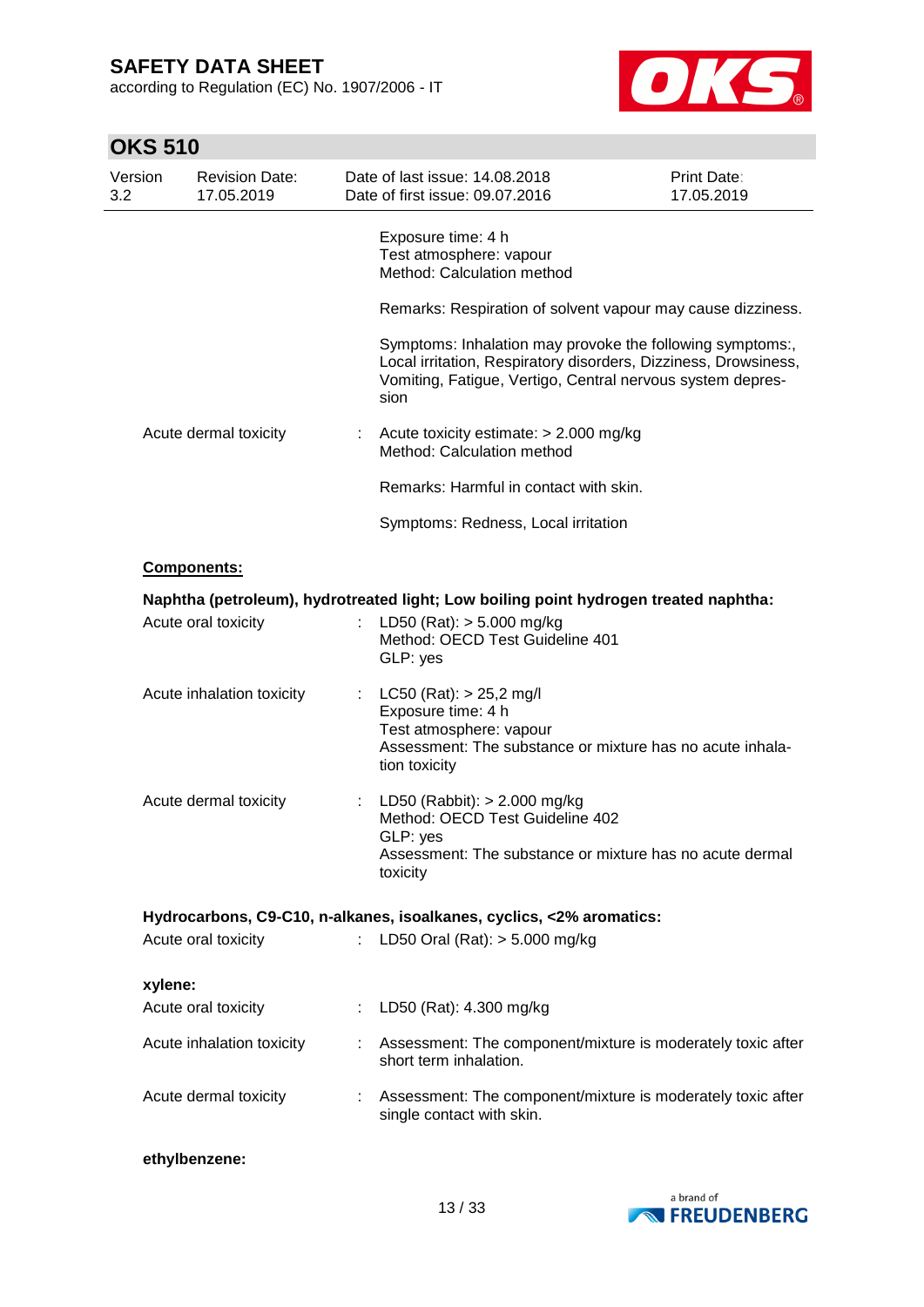according to Regulation (EC) No. 1907/2006 - IT



### **OKS 510**

| Version<br>3.2 | <b>Revision Date:</b><br>17.05.2019 |    | Date of last issue: 14,08,2018<br>Print Date:<br>Date of first issue: 09.07.2016<br>17.05.2019                                                                                                          |  |
|----------------|-------------------------------------|----|---------------------------------------------------------------------------------------------------------------------------------------------------------------------------------------------------------|--|
|                | Acute oral toxicity                 | ÷  | LD50 (Rat): 3.500 mg/kg                                                                                                                                                                                 |  |
|                | Acute inhalation toxicity           |    | : LC50 (Rat): 17,2 mg/l<br>Exposure time: 4 h<br>Test atmosphere: vapour                                                                                                                                |  |
|                | Acute dermal toxicity               |    | : LD50 (Rabbit): 15.400 mg/kg                                                                                                                                                                           |  |
|                | butan-1-ol:                         |    |                                                                                                                                                                                                         |  |
|                | Acute oral toxicity                 |    | LD50 (Rat): 2.292 mg/kg<br>Method: OECD Test Guideline 401<br>Assessment: The component/mixture is moderately toxic after<br>single ingestion.                                                          |  |
|                | Acute inhalation toxicity           |    | $LC50$ (Rat): $> 17,76$ mg/l<br>Exposure time: 4 h<br>Test atmosphere: vapour<br>Method: OECD Test Guideline 403<br>Assessment: The substance or mixture has no acute inhala-<br>tion toxicity          |  |
|                | Acute dermal toxicity               |    | : LD50 (Rabbit): 3.430 mg/kg<br>Method: OECD Test Guideline 402<br>GLP: yes                                                                                                                             |  |
|                | molybdenum disulphide:              |    |                                                                                                                                                                                                         |  |
|                | Acute oral toxicity                 |    | : LD50 (Rat): $>$ 5.000 mg/kg                                                                                                                                                                           |  |
|                | Acute dermal toxicity               | ÷. | LD50 (Rat): $> 16.000$ mg/kg                                                                                                                                                                            |  |
|                | n-butyl acetate:                    |    |                                                                                                                                                                                                         |  |
|                | Acute oral toxicity                 | t. | LD50 (Rat): 10.768 mg/kg                                                                                                                                                                                |  |
|                | Acute inhalation toxicity           |    | $LC50$ (Rat): $> 21$ mg/l<br>Exposure time: 4 h<br>Test atmosphere: vapour<br>Method: OECD Test Guideline 403<br>GLP: yes<br>Assessment: The substance or mixture has no acute inhala-<br>tion toxicity |  |
|                | Acute dermal toxicity               |    | LD50 (Rabbit): > 17.600 mg/kg                                                                                                                                                                           |  |
|                | <b>Skin corrosion/irritation</b>    |    |                                                                                                                                                                                                         |  |
|                |                                     |    |                                                                                                                                                                                                         |  |

**Product:** Remarks: Irritating to skin.

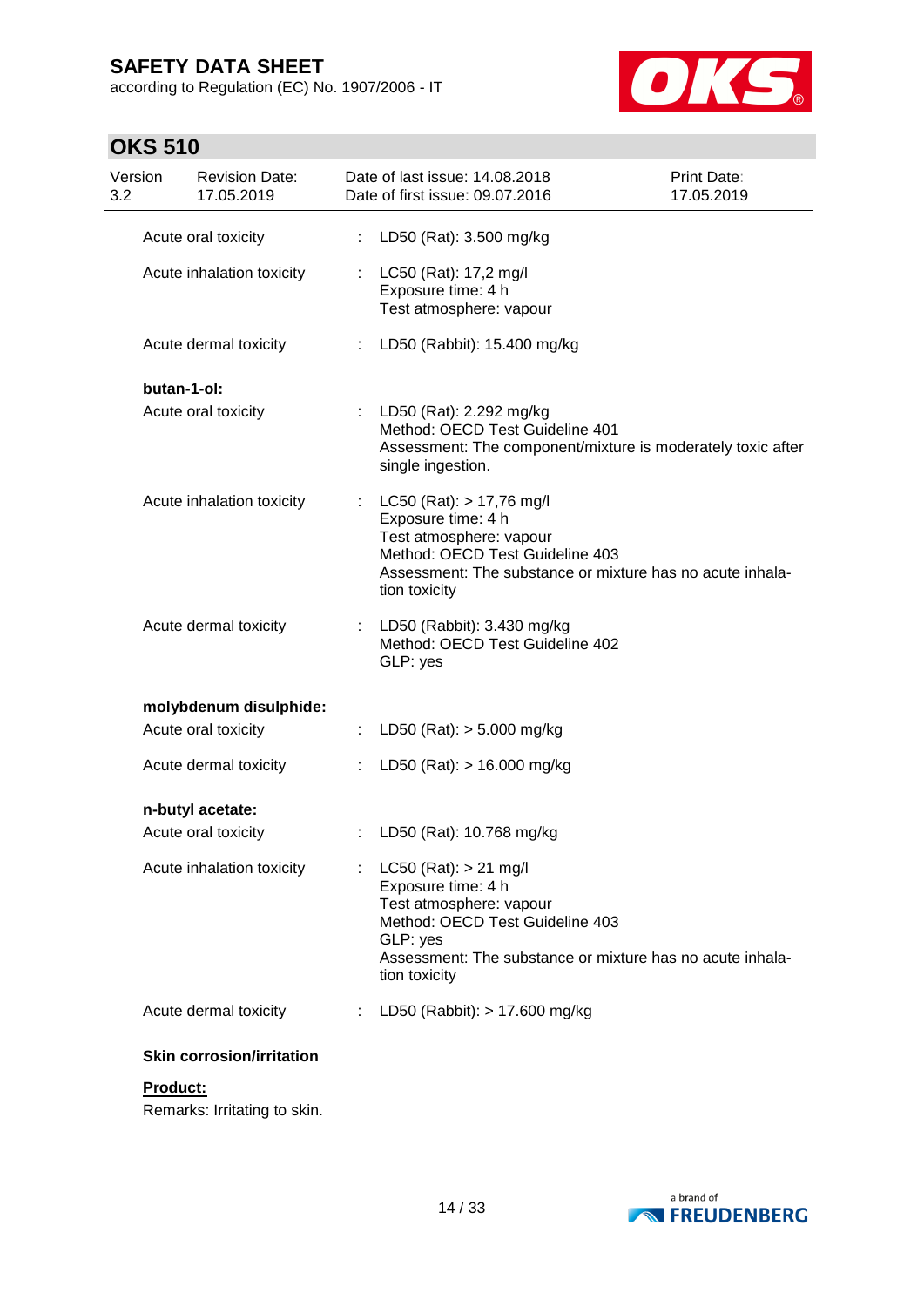according to Regulation (EC) No. 1907/2006 - IT



### **OKS 510**

| Version | <b>Revision Date:</b> | Date of last issue: 14,08,2018  | Print Date: |
|---------|-----------------------|---------------------------------|-------------|
| 3.2     | 17.05.2019            | Date of first issue: 09.07.2016 | 17.05.2019  |

#### **Components:**

**Naphtha (petroleum), hydrotreated light; Low boiling point hydrogen treated naphtha:**

Species: Rabbit Assessment: Irritating to skin. Method: OECD Test Guideline 404 Result: Irritating to skin. GLP: yes

#### **Hydrocarbons, C9-C10, n-alkanes, isoalkanes, cyclics, <2% aromatics:**

Result: Repeated exposure may cause skin dryness or cracking.

#### **xylene:**

Species: Rabbit Assessment: Irritating to skin. Result: Irritating to skin.

#### **ethylbenzene:**

Species: Rabbit Result: Mild skin irritation

#### **butan-1-ol:**

Species: Rabbit Assessment: Irritating to skin. Result: Irritating to skin.

#### **molybdenum disulphide:**

Assessment: No skin irritation Result: No skin irritation

#### **n-butyl acetate:**

Species: Rabbit Assessment: No skin irritation Method: OECD Test Guideline 404 Result: Repeated exposure may cause skin dryness or cracking.

#### **Serious eye damage/eye irritation**

**Product:** Remarks: Risk of serious damage to eyes.

#### **Components:**

#### **Naphtha (petroleum), hydrotreated light; Low boiling point hydrogen treated naphtha:**

Species: Rabbit Assessment: No eye irritation Method: OECD Test Guideline 405

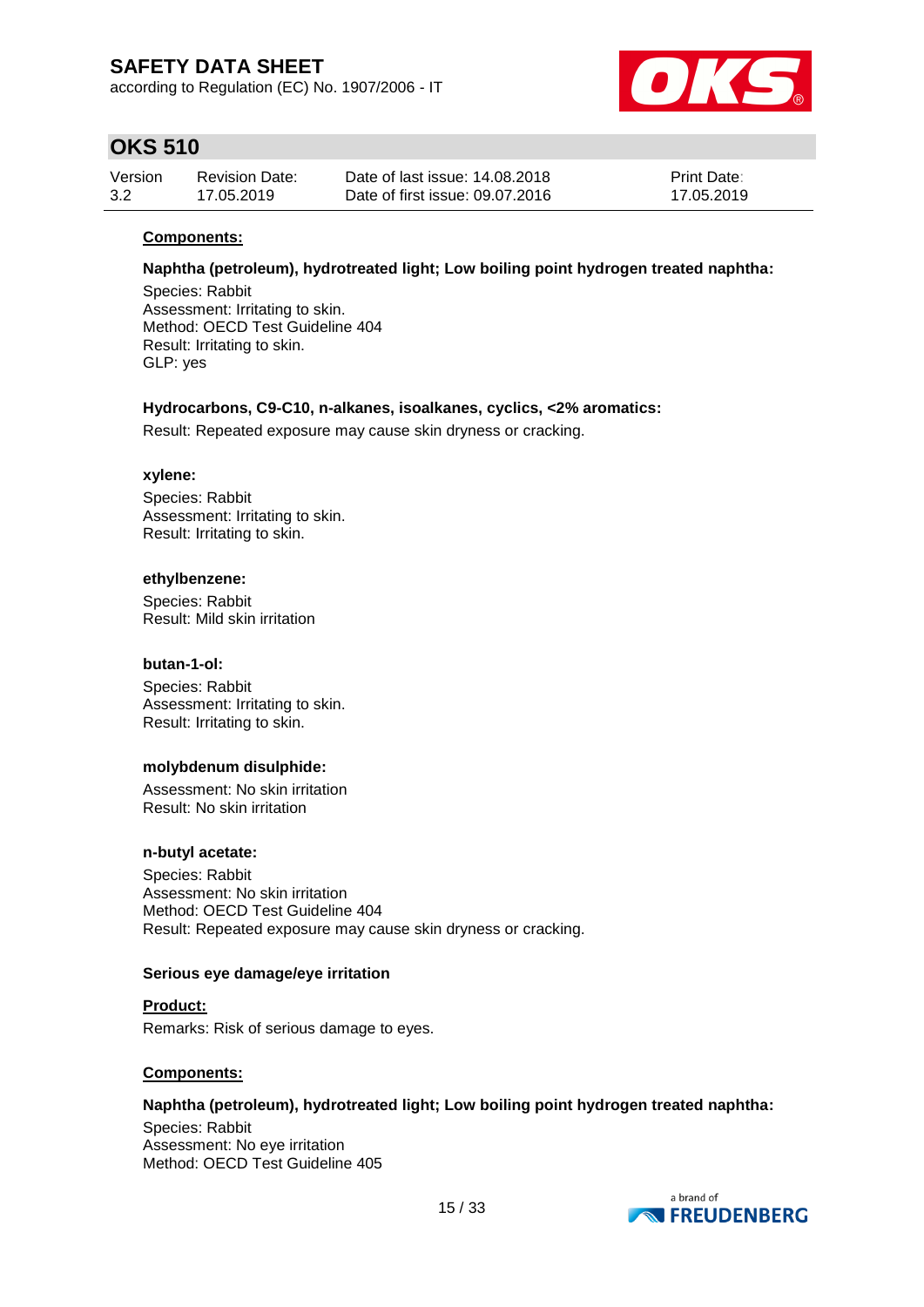according to Regulation (EC) No. 1907/2006 - IT



### **OKS 510**

| Version | <b>Revision Date:</b> | Date of last issue: 14.08.2018  | <b>Print Date:</b> |
|---------|-----------------------|---------------------------------|--------------------|
| 3.2     | 17.05.2019            | Date of first issue: 09.07.2016 | 17.05.2019         |

Result: No eye irritation GLP: yes

#### **xylene:**

Species: Rabbit Assessment: Irritating to eyes. Result: Irritating to eyes.

#### **ethylbenzene:**

Species: Rabbit Assessment: No eye irritation Result: No eye irritation

#### **butan-1-ol:**

Species: Rabbit Assessment: Risk of serious damage to eyes. Method: OECD Test Guideline 405 Result: Risk of serious damage to eyes. GLP: yes

#### **molybdenum disulphide:**

Assessment: No eye irritation Result: No eye irritation

#### **n-butyl acetate:**

Species: Rabbit Assessment: No eye irritation Method: OECD Test Guideline 405 Result: No eye irritation GLP: yes

#### **Respiratory or skin sensitisation**

#### **Product:**

Remarks: This information is not available.

#### **Components:**

#### **Naphtha (petroleum), hydrotreated light; Low boiling point hydrogen treated naphtha:**

Test Type: Buehler Test Species: Guinea pig Assessment: Does not cause skin sensitisation. Method: OECD Test Guideline 406 Result: Does not cause skin sensitisation. GLP: yes

#### **xylene:**

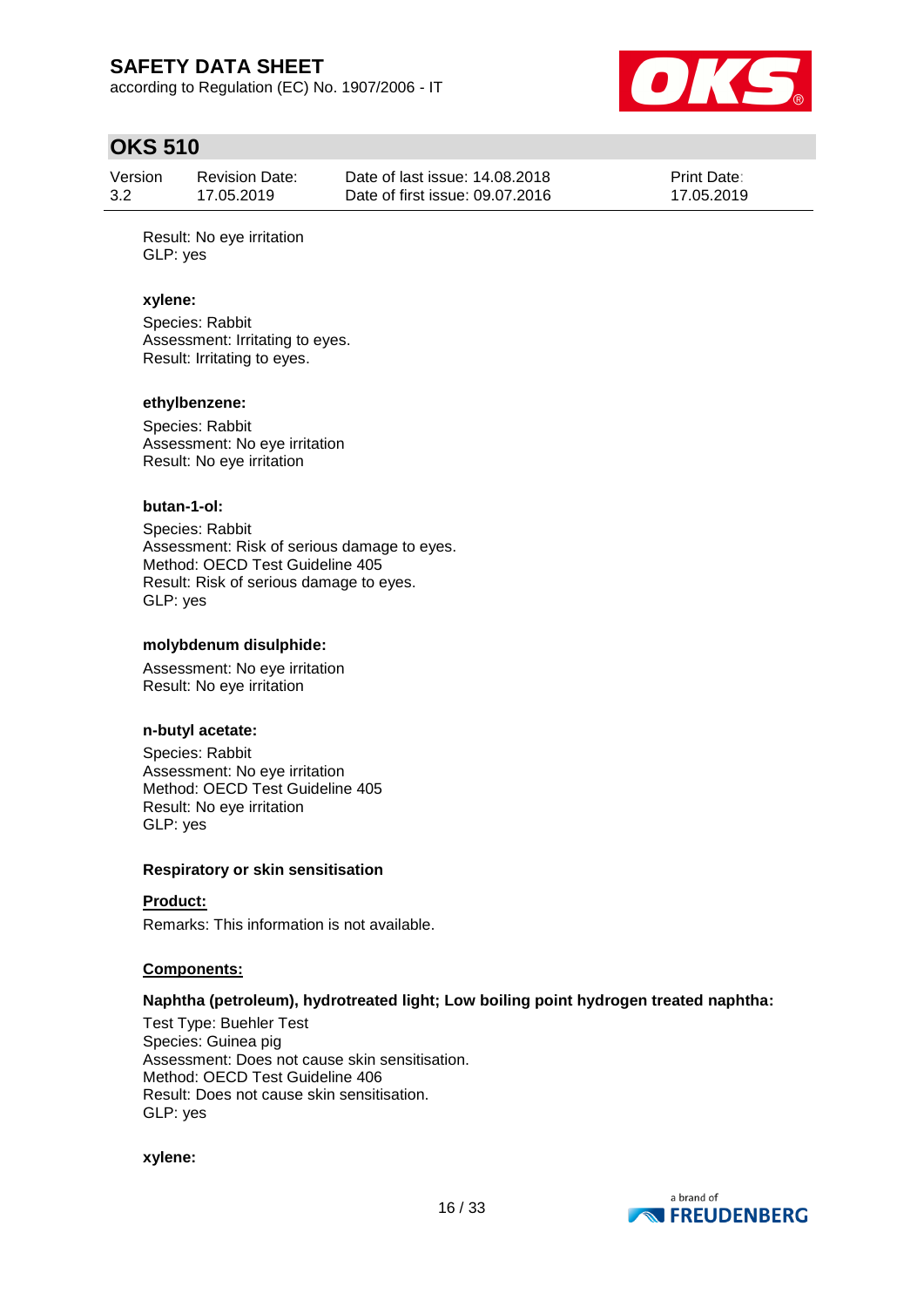according to Regulation (EC) No. 1907/2006 - IT



### **OKS 510**

| Version | Revision Date: | Date of last issue: 14.08.2018  | <b>Print Date:</b> |
|---------|----------------|---------------------------------|--------------------|
| 3.2     | 17.05.2019     | Date of first issue: 09.07.2016 | 17.05.2019         |

Species: Mouse Assessment: Did not cause sensitisation on laboratory animals. Method: OECD Test Guideline 429 Result: Did not cause sensitisation on laboratory animals.

#### **ethylbenzene:**

Assessment: Does not cause skin sensitisation. Result: Does not cause skin sensitisation.

#### **butan-1-ol:**

Species: Mouse Assessment: Did not cause sensitisation on laboratory animals. Method: OECD Test Guideline 429 Result: Did not cause sensitisation on laboratory animals.

#### **molybdenum disulphide:**

Assessment: Does not cause skin sensitisation. Result: Does not cause skin sensitisation.

#### **n-butyl acetate:**

Test Type: Maximisation Test Exposure routes: Dermal Species: Guinea pig Assessment: Does not cause skin sensitisation. Method: OECD Test Guideline 406 Result: Does not cause skin sensitisation.

#### **Germ cell mutagenicity**

#### **Product:**

| Genotoxicity in vitro | t. | Remarks: No data available   |
|-----------------------|----|------------------------------|
| Genotoxicity in vivo  |    | : Remarks: No data available |
| Components:           |    |                              |

#### **xylene:**

| _____<br>Germ cell mutagenicity-As- | Tests on bacterial or mammalian cell cultures did not show |
|-------------------------------------|------------------------------------------------------------|
| sessment                            | mutagenic effects.                                         |
|                                     |                                                            |

#### **ethylbenzene:**

| Germ cell mutagenicity- As- | Tests on bacterial or mammalian cell cultures did not show |
|-----------------------------|------------------------------------------------------------|
| sessment                    | mutagenic effects.                                         |

#### **molybdenum disulphide:**

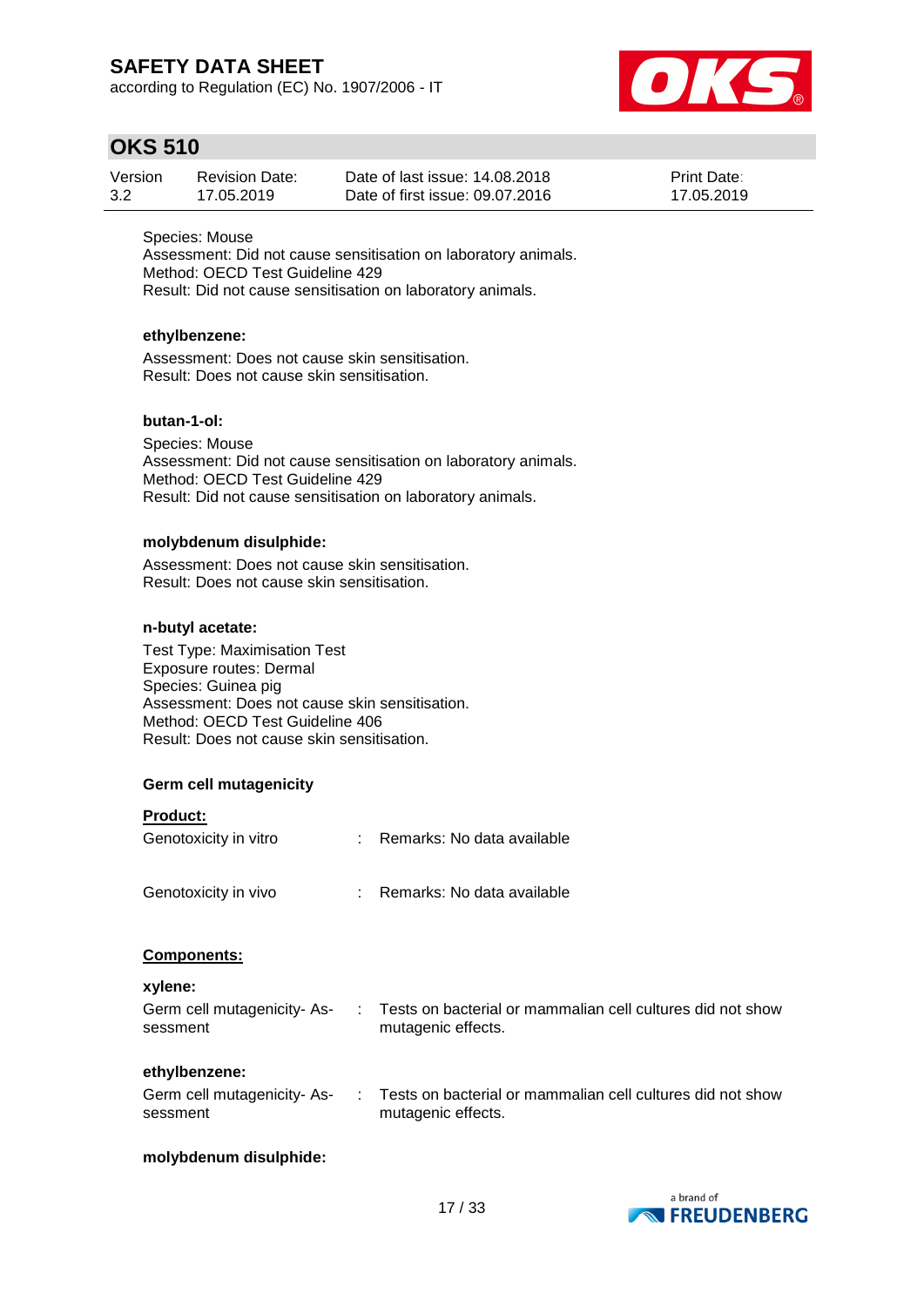according to Regulation (EC) No. 1907/2006 - IT



### **OKS 510**

| Version<br>3.2 |                 | <b>Revision Date:</b><br>17.05.2019                 |                       | Date of last issue: 14.08.2018<br>Date of first issue: 09.07.2016                                                                                                                                                                     | Print Date:<br>17.05.2019 |
|----------------|-----------------|-----------------------------------------------------|-----------------------|---------------------------------------------------------------------------------------------------------------------------------------------------------------------------------------------------------------------------------------|---------------------------|
|                | sessment        | Germ cell mutagenicity-As-                          | $\mathbb{Z}^n$        | Animal testing did not show any mutagenic effects.                                                                                                                                                                                    |                           |
|                |                 | n-butyl acetate:<br>Genotoxicity in vitro           | ÷                     | Test Type: Ames test<br>Species: Salmonella typhimurium<br>Method: OECD Test Guideline 471<br>Result: negative<br>Test Type: Chromosome aberration test in vitro<br>Species: Chinese hamster cells<br>Method: OECD Test Guideline 473 |                           |
|                |                 | Genotoxicity in vivo                                | t.                    | Result: negative<br>Species: Mouse<br><b>Application Route: Oral</b><br>Method: OECD Test Guideline 474<br>Result: negative                                                                                                           |                           |
|                | sessment        | Germ cell mutagenicity-As-                          | ÷                     | Tests on bacterial or mammalian cell cultures did not show<br>mutagenic effects., Animal testing did not show any mutagenic<br>effects.                                                                                               |                           |
|                |                 | Carcinogenicity                                     |                       |                                                                                                                                                                                                                                       |                           |
|                | <b>Product:</b> | Remarks: No data available                          |                       |                                                                                                                                                                                                                                       |                           |
|                |                 | Components:                                         |                       |                                                                                                                                                                                                                                       |                           |
|                | xylene:<br>ment | Carcinogenicity - Assess-                           | $\mathbb{Z}^{\times}$ | Not classifiable as a human carcinogen.                                                                                                                                                                                               |                           |
|                | ment            | ethylbenzene:<br>Carcinogenicity - Assess-          |                       | : Not classifiable as a human carcinogen.                                                                                                                                                                                             |                           |
|                | ment            | molybdenum disulphide:<br>Carcinogenicity - Assess- |                       | : No evidence of carcinogenicity in animal studies.                                                                                                                                                                                   |                           |
|                | ment            | n-butyl acetate:<br>Carcinogenicity - Assess-       |                       | : Not classifiable as a human carcinogen.                                                                                                                                                                                             |                           |

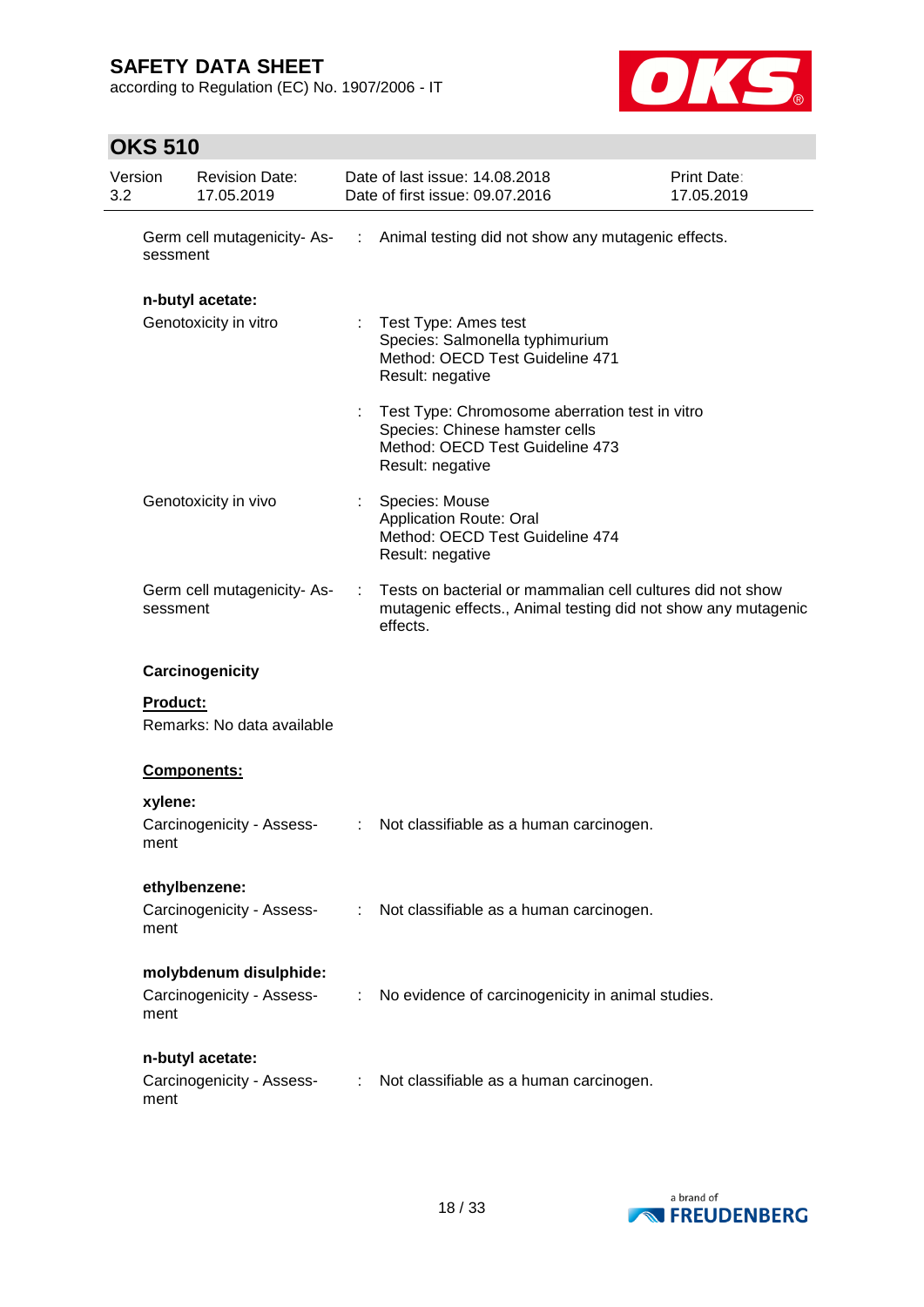according to Regulation (EC) No. 1907/2006 - IT



### **OKS 510**

| Version<br>3.2  | <b>Revision Date:</b><br>17.05.2019     |    | Date of last issue: 14.08.2018<br>Date of first issue: 09.07.2016                                                                                                                                                                                                                                                                                  | Print Date:<br>17.05.2019 |
|-----------------|-----------------------------------------|----|----------------------------------------------------------------------------------------------------------------------------------------------------------------------------------------------------------------------------------------------------------------------------------------------------------------------------------------------------|---------------------------|
|                 | <b>Reproductive toxicity</b>            |    |                                                                                                                                                                                                                                                                                                                                                    |                           |
| <b>Product:</b> |                                         |    |                                                                                                                                                                                                                                                                                                                                                    |                           |
|                 | Effects on fertility                    |    | Remarks: No data available                                                                                                                                                                                                                                                                                                                         |                           |
| ment            | Effects on foetal develop-              | ÷. | Remarks: No data available                                                                                                                                                                                                                                                                                                                         |                           |
|                 | Components:                             |    |                                                                                                                                                                                                                                                                                                                                                    |                           |
| xylene:         |                                         |    |                                                                                                                                                                                                                                                                                                                                                    |                           |
|                 | Reproductive toxicity - As-<br>sessment | ÷  | No toxicity to reproduction<br>No toxicity to reproduction                                                                                                                                                                                                                                                                                         |                           |
|                 | ethylbenzene:                           |    |                                                                                                                                                                                                                                                                                                                                                    |                           |
|                 | Reproductive toxicity - As-<br>sessment | ÷  | No toxicity to reproduction<br>No toxicity to reproduction                                                                                                                                                                                                                                                                                         |                           |
|                 | n-butyl acetate:                        |    |                                                                                                                                                                                                                                                                                                                                                    |                           |
|                 | Effects on fertility                    |    | Test Type: Two-generation study<br>Species: Rat<br>Application Route: inhalation (vapour)<br>General Toxicity - Parent: NOAEC: 750 mg/l<br>General Toxicity F1: NOAEC: 750 mg/l<br>General Toxicity F2: NOAEC: 750 mg/l<br>Method: OECD Test Guideline 416<br>Result: Embryotoxic effects and adverse effects on the off-<br>spring were detected. |                           |
|                 | Reproductive toxicity - As-<br>sessment |    | No evidence of adverse effects on sexual function and fertility,<br>or on development, based on animal experiments.<br>No toxicity to reproduction                                                                                                                                                                                                 |                           |

#### **STOT - single exposure**

#### **Components:**

#### **Naphtha (petroleum), hydrotreated light; Low boiling point hydrogen treated naphtha:**

Exposure routes: Inhalation Target Organs: Central nervous system Assessment: May cause drowsiness or dizziness.

#### **xylene:**

Exposure routes: Inhalation Target Organs: Respiratory system Assessment: The substance or mixture is classified as specific target organ toxicant, single exposure, category 3 with respiratory tract irritation.

#### **ethylbenzene:**

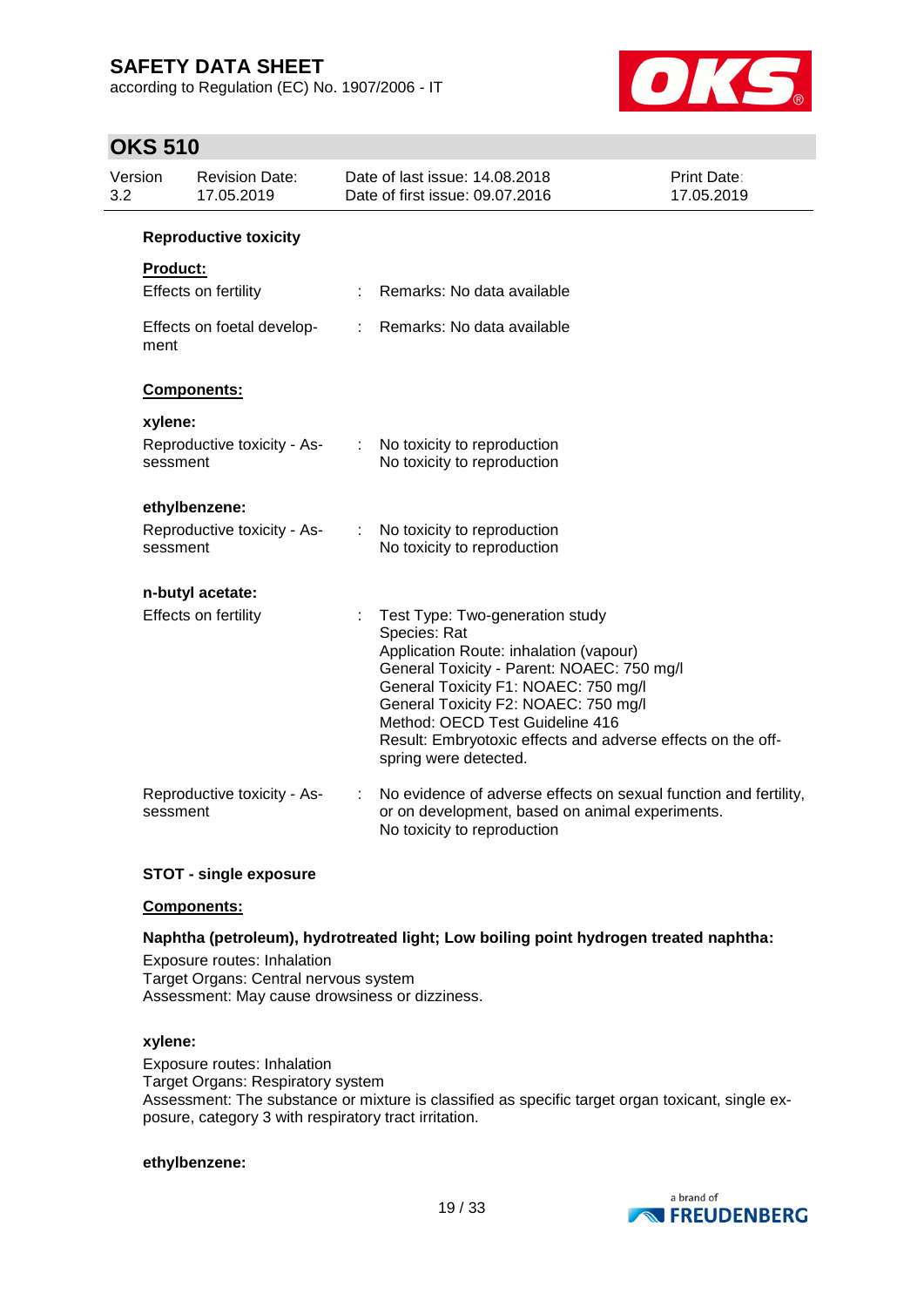according to Regulation (EC) No. 1907/2006 - IT



### **OKS 510**

| Version | <b>Revision Date:</b> | Date of last issue: 14.08.2018  | <b>Print Date:</b> |
|---------|-----------------------|---------------------------------|--------------------|
| 3.2     | 17.05.2019            | Date of first issue: 09.07.2016 | 17.05.2019         |

Assessment: The substance or mixture is not classified as specific target organ toxicant, single exposure.

#### **butan-1-ol:**

Exposure routes: Inhalation Target Organs: Respiratory system Assessment: The substance or mixture is classified as specific target organ toxicant, single exposure, category 3 with respiratory tract irritation.

Exposure routes: Inhalation

Target Organs: Central nervous system Assessment: The substance or mixture is classified as specific target organ toxicant, single exposure, category 3 with narcotic effects.

#### **molybdenum disulphide:**

Assessment: The substance or mixture is not classified as specific target organ toxicant, single exposure.

#### **n-butyl acetate:**

Exposure routes: Inhalation Target Organs: Central nervous system Assessment: The substance or mixture is classified as specific target organ toxicant, single exposure, category 3 with narcotic effects.

#### **STOT - repeated exposure**

#### **Components:**

#### **xylene:**

Exposure routes: Inhalation Target Organs: Central nervous system Assessment: The substance or mixture is classified as specific target organ toxicant, repeated exposure, category 2.

Exposure routes: Ingestion Target Organs: Liver, Kidney Assessment: The substance or mixture is classified as specific target organ toxicant, repeated exposure, category 2.

#### **ethylbenzene:**

Exposure routes: Inhalation Target Organs: hearing organs Assessment: The substance or mixture is classified as specific target organ toxicant, repeated exposure, category 2.

#### **butan-1-ol:**

Assessment: The substance or mixture is not classified as specific target organ toxicant, repeated exposure.

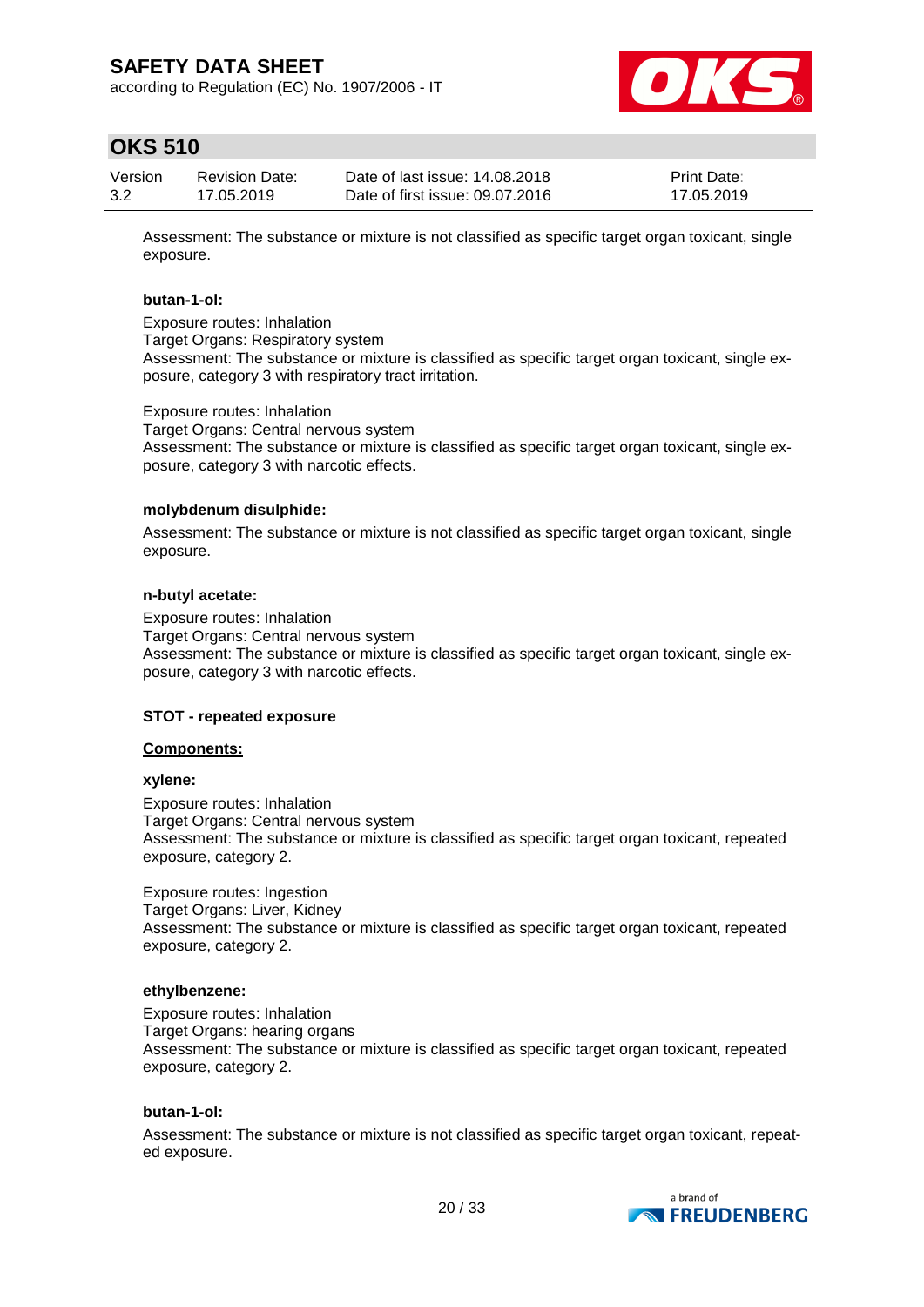according to Regulation (EC) No. 1907/2006 - IT



### **OKS 510**

| Version | <b>Revision Date:</b> | Date of last issue: 14,08,2018  | <b>Print Date:</b> |
|---------|-----------------------|---------------------------------|--------------------|
| 3.2     | 17.05.2019            | Date of first issue: 09.07.2016 | 17.05.2019         |

#### **molybdenum disulphide:**

Assessment: The substance or mixture is not classified as specific target organ toxicant, repeated exposure.

#### **n-butyl acetate:**

Assessment: The substance or mixture is not classified as specific target organ toxicant, repeated exposure.

#### **Repeated dose toxicity**

#### **Product:**

Remarks: This information is not available.

#### **Components:**

#### **n-butyl acetate:**

Species: Rat NOAEL: 125 mg/kg Application Route: Oral

#### **Aspiration toxicity**

**Product:** May be fatal if swallowed and enters airways.

#### **Components:**

**Naphtha (petroleum), hydrotreated light; Low boiling point hydrogen treated naphtha:** May be fatal if swallowed and enters airways.

#### **Hydrocarbons, C9-C10, n-alkanes, isoalkanes, cyclics, <2% aromatics:**

May be fatal if swallowed and enters airways.

#### **xylene:**

May be fatal if swallowed and enters airways.

#### **ethylbenzene:**

May be fatal if swallowed and enters airways.

#### **butan-1-ol:** No aspiration toxicity classification

#### **n-butyl acetate:** No aspiration toxicity classification

a brand of **NEREUDENBERG**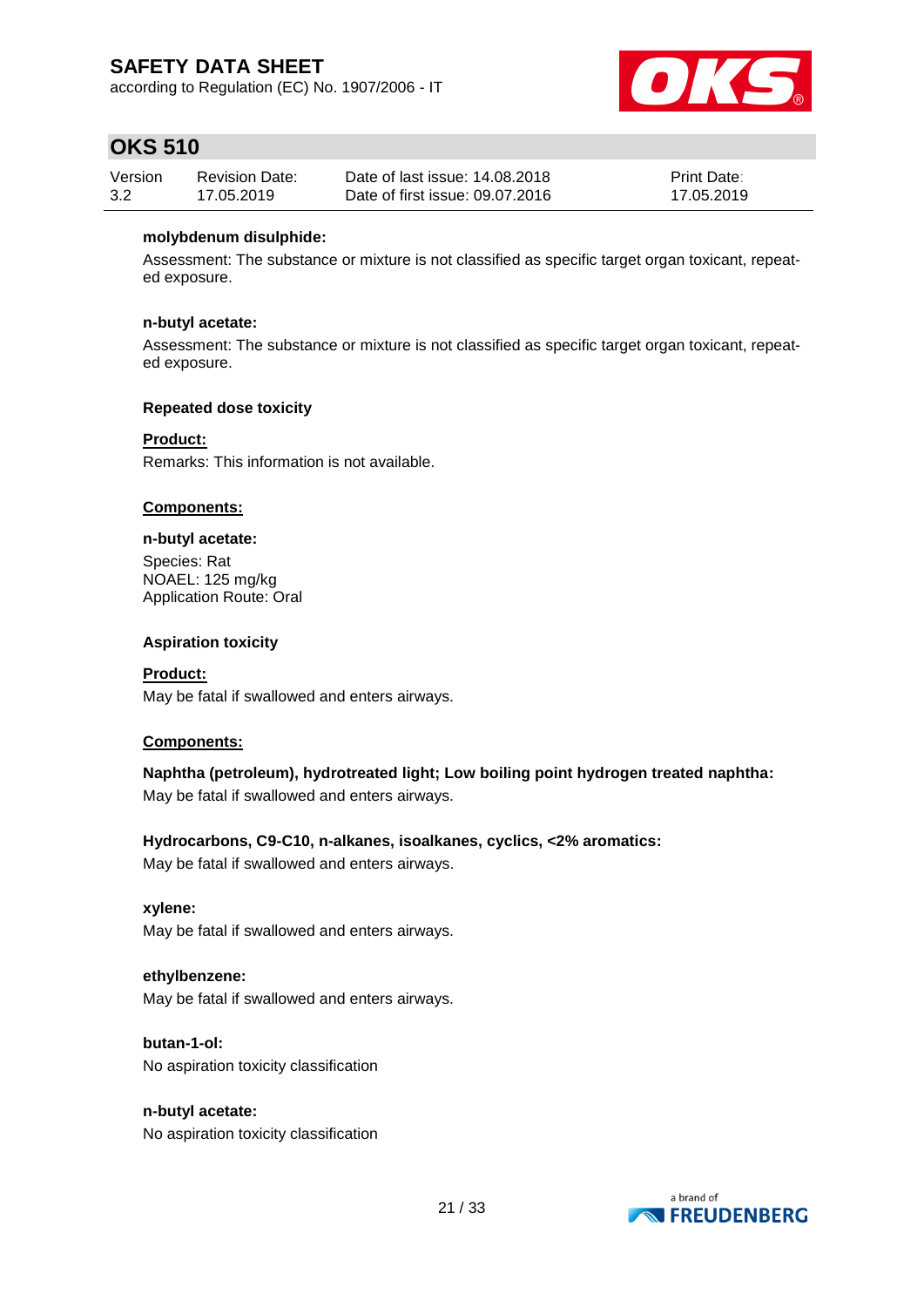according to Regulation (EC) No. 1907/2006 - IT



### **OKS 510**

| Version | <b>Revision Date:</b> | Date of last issue: 14.08.2018  | <b>Print Date:</b> |
|---------|-----------------------|---------------------------------|--------------------|
| 3.2     | 17.05.2019            | Date of first issue: 09.07.2016 | 17.05.2019         |

#### **Further information**

#### **Product:**

Remarks: Ingestion causes irritation of upper respiratory system and gastrointestinal disturbance.

#### **Components:**

#### **molybdenum disulphide:**

Remarks: Information given is based on data on the components and the toxicology of similar products.

#### **SECTION 12: Ecological information**

#### **12.1 Toxicity**

| <b>Product:</b>                                                                     |   |                                                                                                         |
|-------------------------------------------------------------------------------------|---|---------------------------------------------------------------------------------------------------------|
| Toxicity to fish                                                                    |   | Remarks: Toxic to aquatic organisms, may cause long-term<br>adverse effects in the aquatic environment. |
| Toxicity to daphnia and other : Remarks: No data available<br>aquatic invertebrates |   |                                                                                                         |
| Toxicity to algae                                                                   |   | Remarks: No data available                                                                              |
| Toxicity to microorganisms                                                          | ÷ | Remarks: No data available                                                                              |

#### **Components:**

#### **Naphtha (petroleum), hydrotreated light; Low boiling point hydrogen treated naphtha:**

| Toxicity to fish                                         | LC50 (Oncorhynchus mykiss (rainbow trout)): 10 mg/l<br>Exposure time: 96 h<br>Test Type: semi-static test<br>Method: OECD Test Guideline 203<br>GLP: yes |
|----------------------------------------------------------|----------------------------------------------------------------------------------------------------------------------------------------------------------|
| Toxicity to daphnia and other :<br>aquatic invertebrates | EC50 (Daphnia magna (Water flea)): 4,5 mg/l<br>Exposure time: 48 h<br>Test Type: static test<br>Method: OECD Test Guideline 202                          |
| Toxicity to algae                                        | EC50 (Pseudokirchneriella subcapitata (green algae)): 3,1<br>mg/l<br>Exposure time: 72 h<br>Test Type: static test                                       |

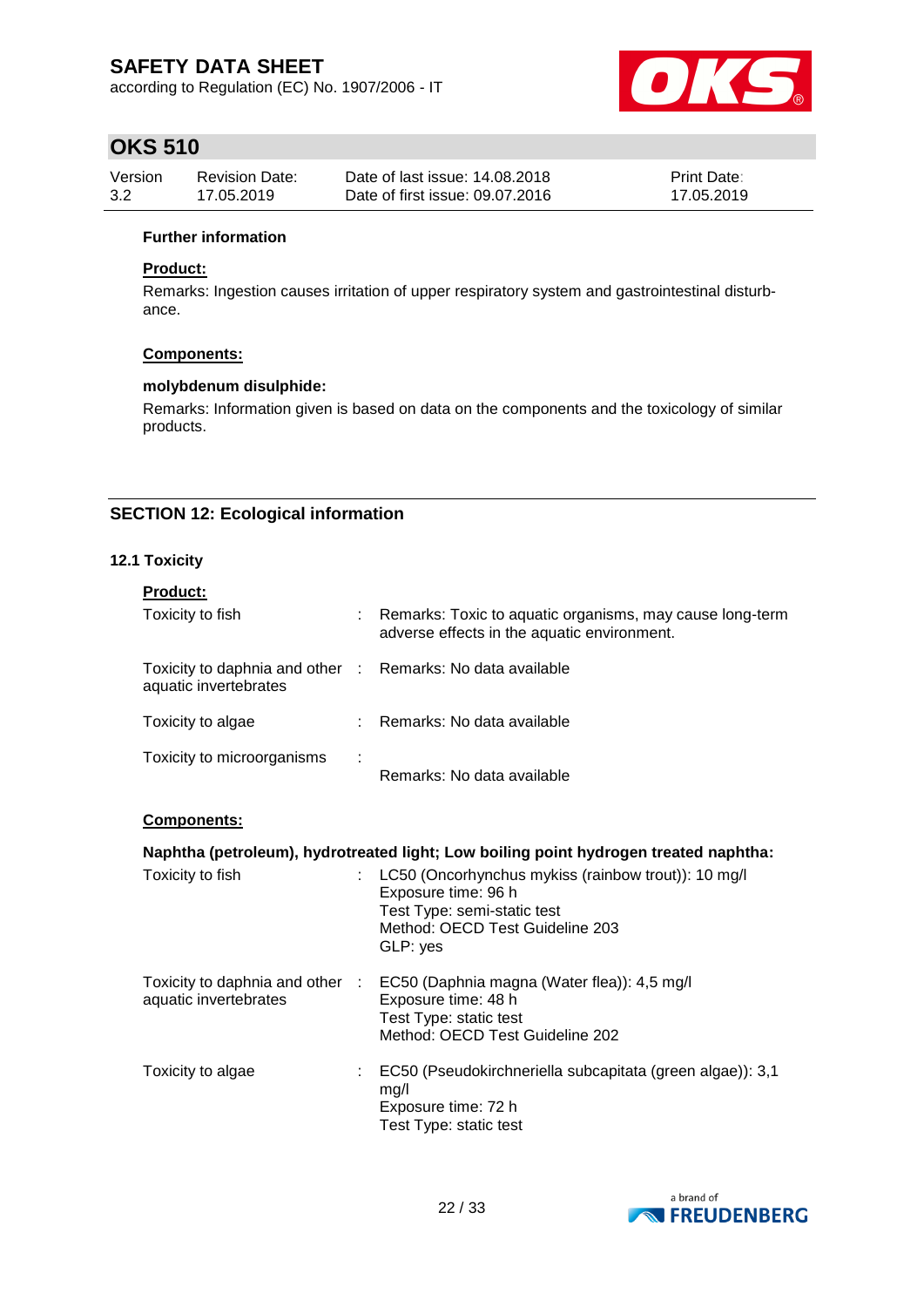according to Regulation (EC) No. 1907/2006 - IT



### **OKS 510**

| 3.2 | Version      | <b>Revision Date:</b><br>17.05.2019                              |    | Date of last issue: 14.08.2018<br>Date of first issue: 09.07.2016                                                                                                 | <b>Print Date:</b><br>17.05.2019 |
|-----|--------------|------------------------------------------------------------------|----|-------------------------------------------------------------------------------------------------------------------------------------------------------------------|----------------------------------|
|     |              | <b>Ecotoxicology Assessment</b>                                  |    |                                                                                                                                                                   |                                  |
|     | hazard       | Short-term (acute) aquatic : Toxic to aquatic life.              |    |                                                                                                                                                                   |                                  |
|     | hazard       |                                                                  |    | Long-term (chronic) aquatic : Toxic to aquatic life with long lasting effects.                                                                                    |                                  |
|     |              |                                                                  |    | Hydrocarbons, C9-C10, n-alkanes, isoalkanes, cyclics, <2% aromatics:                                                                                              |                                  |
|     |              | <b>Ecotoxicology Assessment</b>                                  |    |                                                                                                                                                                   |                                  |
|     | hazard       |                                                                  |    | Long-term (chronic) aquatic : Harmful to aquatic life with long lasting effects.                                                                                  |                                  |
|     | xylene:      |                                                                  |    |                                                                                                                                                                   |                                  |
|     |              | Toxicity to fish                                                 |    | : LC50 (Oncorhynchus mykiss (rainbow trout)): 2,6 mg/l<br>Exposure time: 96 h<br>Test Type: static test<br>Method: OECD Test Guideline 203                        |                                  |
|     |              | aquatic invertebrates                                            |    | Toxicity to daphnia and other : EC50 (Daphnia magna (Water flea)): 3,82 mg/l<br>Exposure time: 48 h<br>Test Type: flow-through test                               |                                  |
|     |              | Toxicity to algae                                                | ÷. | EC50 (Pseudokirchneriella subcapitata (green algae)): 2,2<br>mg/l<br>Exposure time: 72 h<br>Test Type: static test<br>Method: OECD Test Guideline 201<br>GLP: yes |                                  |
|     |              | Toxicity to microorganisms                                       |    | EC50 (activated sludge): > 157 mg/l<br>Exposure time: 3 h<br>Test Type: Respiration inhibition<br>Method: OECD Test Guideline 209<br>GLP:                         |                                  |
|     | icity)       | Toxicity to fish (Chronic tox-                                   | ÷  | $NOEC:$ > 1,3 mg/l<br>Exposure time: 56 d<br>Species: Oncorhynchus mykiss (rainbow trout)<br>Test Type: flow-through test                                         |                                  |
|     | ic toxicity) | Toxicity to daphnia and other :<br>aquatic invertebrates (Chron- |    | EC50: 2,90 mg/l<br>Exposure time: 21 d<br>Species: Daphnia magna (Water flea)<br>Test Type: static test<br>Method: OECD Test Guideline 211<br>GLP: yes            |                                  |
|     |              | ethylbenzene:                                                    |    |                                                                                                                                                                   |                                  |
|     |              | Toxicity to fish                                                 |    | LC50 (Oncorhynchus mykiss (rainbow trout)): 4,2 mg/l                                                                                                              |                                  |

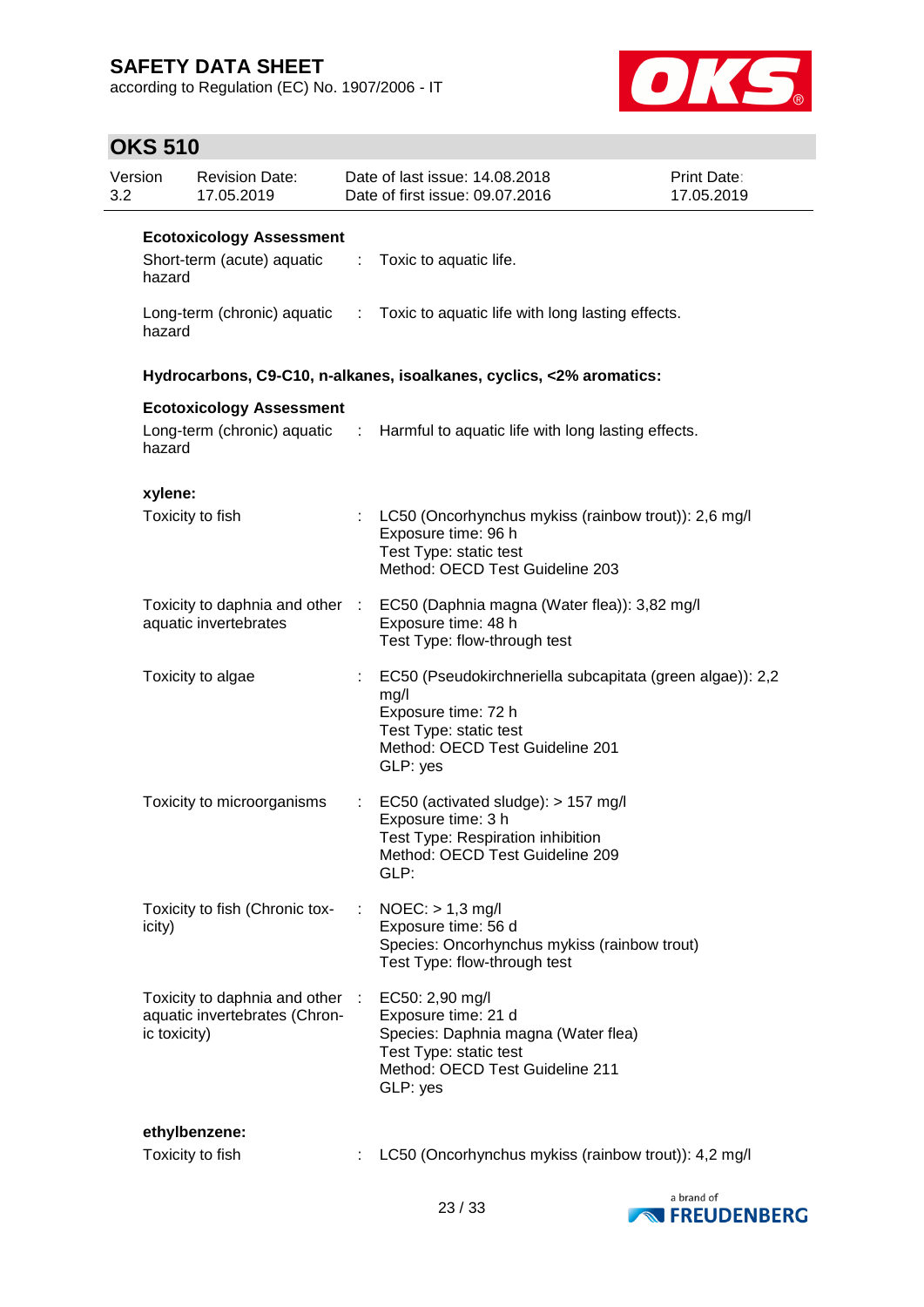according to Regulation (EC) No. 1907/2006 - IT



## **OKS 510**

| Version<br>3.2 |              | <b>Revision Date:</b><br>17.05.2019                            |                  | Date of last issue: 14.08.2018<br>Date of first issue: 09.07.2016                                                                                                 | Print Date:<br>17.05.2019 |
|----------------|--------------|----------------------------------------------------------------|------------------|-------------------------------------------------------------------------------------------------------------------------------------------------------------------|---------------------------|
|                |              |                                                                |                  | Exposure time: 96 h<br>Test Type: semi-static test<br>Method: OECD Test Guideline 203                                                                             |                           |
|                |              | Toxicity to daphnia and other :<br>aquatic invertebrates       |                  | EC50 (Daphnia magna (Water flea)): 2,4 mg/l<br>Exposure time: 48 h<br>Test Type: static test                                                                      |                           |
|                |              | Toxicity to algae                                              |                  | EC50 (Skeletonema costatum (marine diatom)): 4,6 mg/l<br>Exposure time: 72 h<br>Test Type: static test                                                            |                           |
|                | icity)       | Toxicity to fish (Chronic tox-                                 |                  | NOEC: 3,3 mg/l<br>Exposure time: 96 d                                                                                                                             |                           |
|                | ic toxicity) | Toxicity to daphnia and other<br>aquatic invertebrates (Chron- | ÷                | NOEC: 0,96 mg/l<br>Exposure time: 7 d<br>Species: Ceriodaphnia dubia (water flea)<br>Test Type: semi-static test                                                  |                           |
|                | butan-1-ol:  |                                                                |                  |                                                                                                                                                                   |                           |
|                |              | Toxicity to fish                                               |                  | LC50 (Pimephales promelas (fathead minnow)): 1.376 mg/l<br>Exposure time: 96 h<br>Test Type: static test<br>Method: OECD Test Guideline 203<br>GLP: yes           |                           |
|                |              | Toxicity to daphnia and other<br>aquatic invertebrates         | $\sim$ 10 $\sim$ | EC50 (Daphnia magna (Water flea)): 1.328 mg/l<br>Exposure time: 48 h<br>Test Type: static test<br>Method: OECD Test Guideline 202<br>GLP: yes                     |                           |
|                |              | Toxicity to algae                                              |                  | EC50 (Pseudokirchneriella subcapitata (green algae)): 225<br>mg/l<br>Exposure time: 96 h<br>Test Type: static test<br>Method: OECD Test Guideline 201<br>GLP: yes |                           |
|                |              | Toxicity to microorganisms                                     | t.               | EC10 (Pseudomonas putida): 2.476 mg/l<br>Exposure time: 17 h<br>Test Type: static test<br>Method: DIN 38 412 Part 8<br>GLP:                                       |                           |
|                | ic toxicity) | Toxicity to daphnia and other<br>aquatic invertebrates (Chron- |                  | NOEC: 4,1 mg/l<br>Exposure time: 21 d<br>Species: Daphnia magna (Water flea)<br>Test Type: semi-static test<br>Method: OECD Test Guideline 211<br>GLP: yes        |                           |

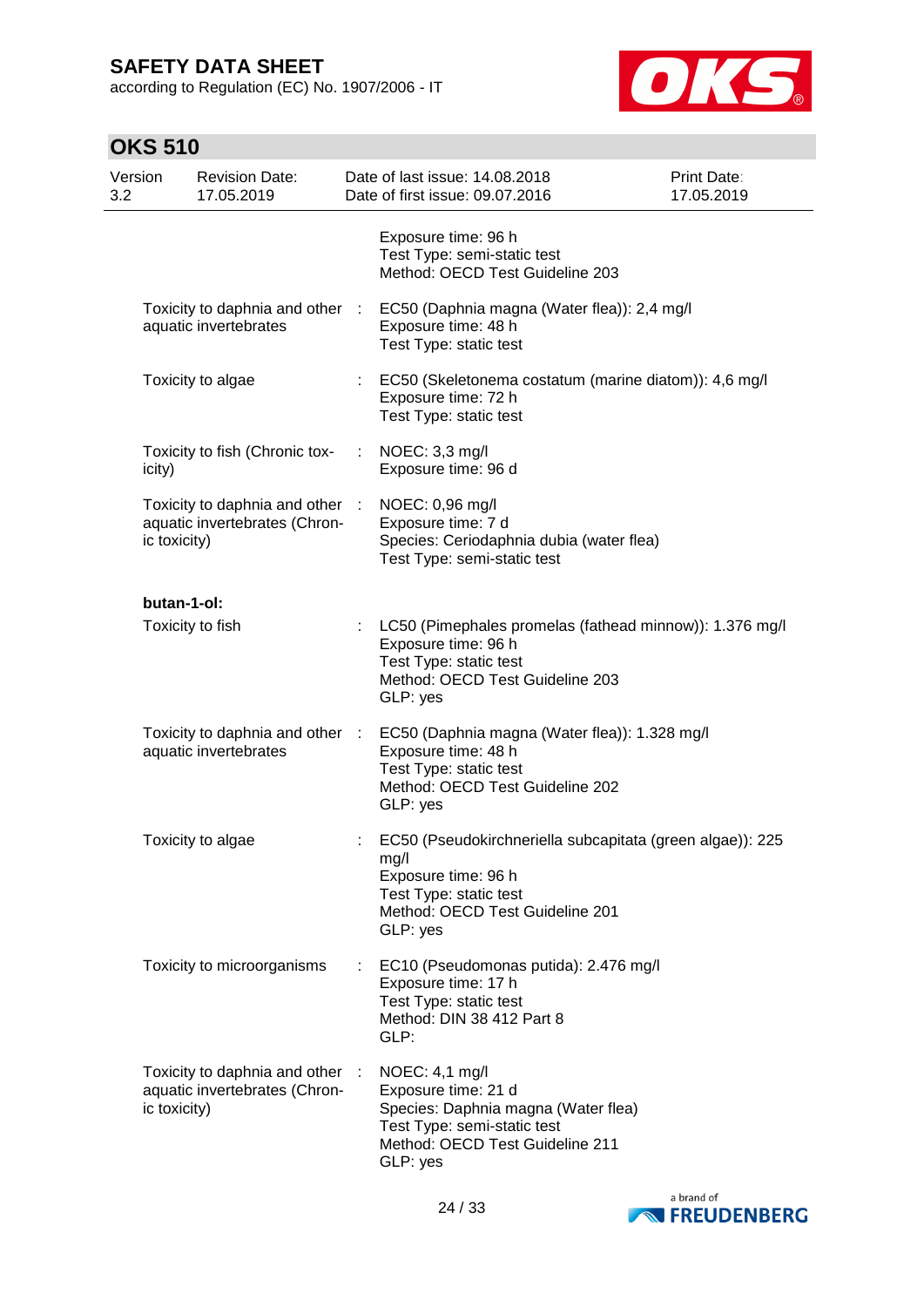according to Regulation (EC) No. 1907/2006 - IT



### **OKS 510**

|                | UNJ JIU      |                                                                |           |                                                                                                         |                           |
|----------------|--------------|----------------------------------------------------------------|-----------|---------------------------------------------------------------------------------------------------------|---------------------------|
| Version<br>3.2 |              | <b>Revision Date:</b><br>17.05.2019                            |           | Date of last issue: 14.08.2018<br>Date of first issue: 09.07.2016                                       | Print Date:<br>17.05.2019 |
|                |              |                                                                |           |                                                                                                         |                           |
|                |              | molybdenum disulphide:<br>Toxicity to fish                     |           |                                                                                                         |                           |
|                |              |                                                                |           | : LC50 (Pimephales promelas (fathead minnow)): > 100 mg/l<br>Exposure time: 96 h                        |                           |
|                |              | aquatic invertebrates                                          |           | Toxicity to daphnia and other : EC50 (Daphnia magna (Water flea)): > 100 mg/l<br>Exposure time: 48 h    |                           |
|                |              | Toxicity to algae                                              |           | EC50 (Pseudokirchneriella subcapitata (green algae)): > 100<br>mg/l                                     |                           |
|                |              |                                                                |           | Exposure time: 72 h                                                                                     |                           |
|                |              | n-butyl acetate:                                               |           |                                                                                                         |                           |
|                |              | Toxicity to fish                                               |           | LC50 (Pimephales promelas (fathead minnow)): 18 mg/l<br>Exposure time: 96 h                             |                           |
|                |              |                                                                |           | Test Type: flow-through test<br>Method: OECD Test Guideline 203                                         |                           |
|                |              | aquatic invertebrates                                          |           | Toxicity to daphnia and other : EC50 (Daphnia (water flea)): 44 mg/l<br>Exposure time: 48 h             |                           |
|                |              |                                                                |           | Test Type: static test                                                                                  |                           |
|                |              | Toxicity to algae                                              |           | EC50 (Desmodesmus subspicatus (green algae)): 397 mg/l<br>Exposure time: 72 h<br>Test Type: static test |                           |
|                |              | Toxicity to microorganisms                                     |           | EC50 (Tetrahymena pyriformis): 356 mg/l                                                                 |                           |
|                |              |                                                                |           | Exposure time: 40 h<br>Test Type: Growth inhibition                                                     |                           |
|                |              | Toxicity to daphnia and other<br>aquatic invertebrates (Chron- | $\cdot$ : | NOEC: 23 mg/l<br>Exposure time: 21 d                                                                    |                           |
|                | ic toxicity) |                                                                |           | Species: Daphnia magna (Water flea)<br><b>Test Type: Reproduction Test</b>                              |                           |
|                |              |                                                                |           | GLP: yes                                                                                                |                           |
|                |              |                                                                |           |                                                                                                         |                           |

### **12.2 Persistence and degradability**

#### **Product:**

| Biodegradability                                                | : Remarks: No data available |
|-----------------------------------------------------------------|------------------------------|
| Physico-chemical removabil- : Remarks: No data available<br>itv |                              |

#### **Components:**

| Naphtha (petroleum), hydrotreated light; Low boiling point hydrogen treated naphtha: |  |                                                  |  |  |
|--------------------------------------------------------------------------------------|--|--------------------------------------------------|--|--|
| Biodegradability                                                                     |  | Test Type: aerobic<br>Inoculum: activated sludge |  |  |

| a brand of            |
|-----------------------|
| <b>NO FREUDENBERG</b> |

Result: rapidly biodegradable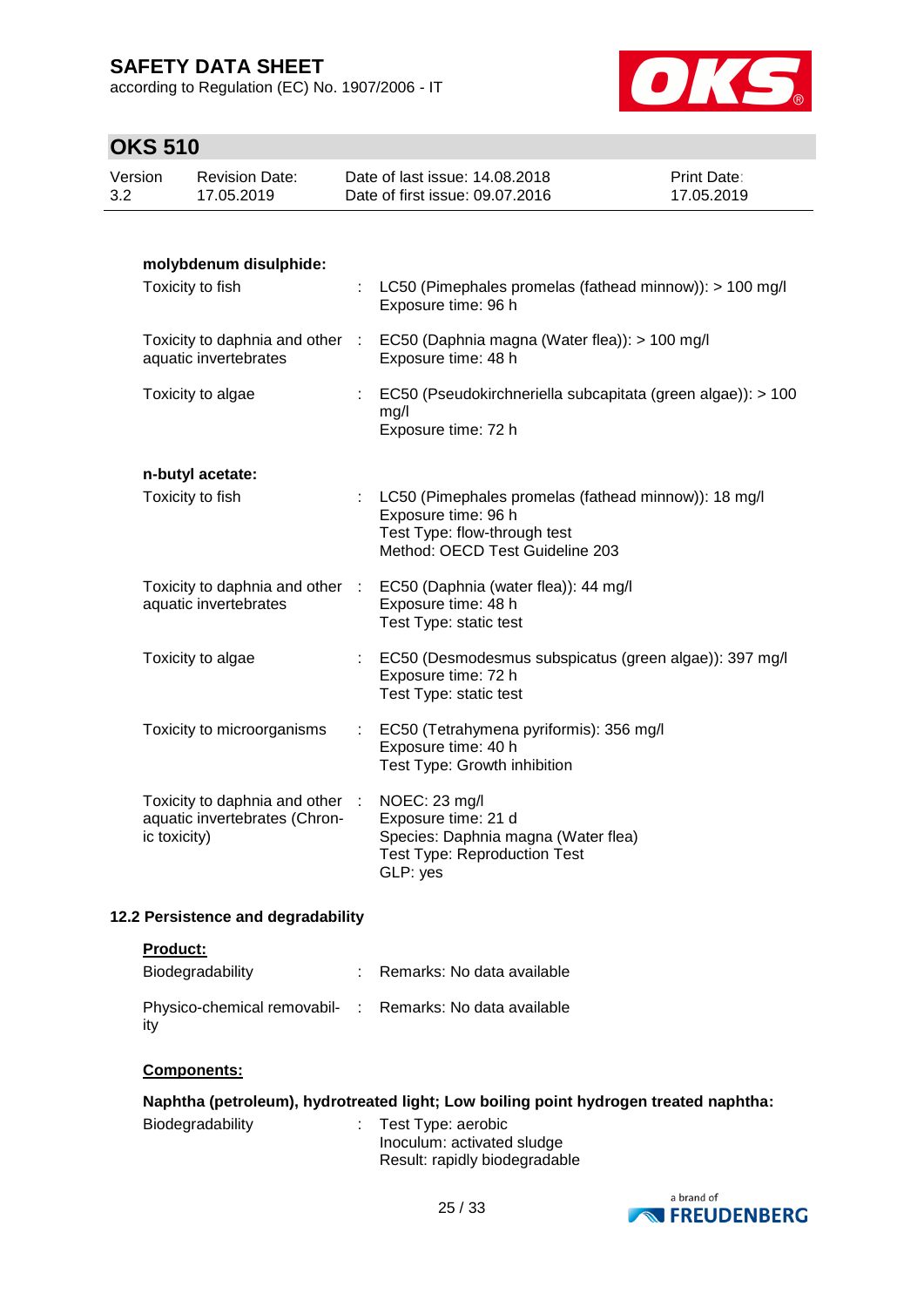according to Regulation (EC) No. 1907/2006 - IT



| <b>OKS 510</b> |                 |                                            |    |                                                                                                                                                                                                                         |                           |
|----------------|-----------------|--------------------------------------------|----|-------------------------------------------------------------------------------------------------------------------------------------------------------------------------------------------------------------------------|---------------------------|
| Version<br>3.2 |                 | <b>Revision Date:</b><br>17.05.2019        |    | Date of last issue: 14.08.2018<br>Date of first issue: 09.07.2016                                                                                                                                                       | Print Date:<br>17.05.2019 |
|                |                 |                                            |    | Biodegradation: 90,35 %<br>Exposure time: 28 d                                                                                                                                                                          |                           |
|                |                 |                                            |    | Hydrocarbons, C9-C10, n-alkanes, isoalkanes, cyclics, <2% aromatics:                                                                                                                                                    |                           |
|                |                 | Biodegradability                           | ÷  | Result: rapidly biodegradable                                                                                                                                                                                           |                           |
|                | xylene:         |                                            |    |                                                                                                                                                                                                                         |                           |
|                |                 | Biodegradability                           |    | Result: Readily biodegradable.                                                                                                                                                                                          |                           |
|                |                 | ethylbenzene:                              |    |                                                                                                                                                                                                                         |                           |
|                |                 | Biodegradability                           |    | Result: Readily biodegradable.                                                                                                                                                                                          |                           |
|                | butan-1-ol:     |                                            |    |                                                                                                                                                                                                                         |                           |
|                |                 | Biodegradability                           | ÷. | Test Type: aerobic<br>Inoculum: activated sludge<br>Result: rapidly biodegradable<br>Biodegradation: > 92 %<br>Exposure time: 28 d                                                                                      |                           |
|                |                 | n-butyl acetate:                           |    |                                                                                                                                                                                                                         |                           |
|                |                 | Biodegradability                           | ÷. | Test Type: Primary biodegradation<br>Result: rapidly biodegradable<br>Biodegradation: 83 %<br>Exposure time: 28 d<br>Method: OECD Test Guideline 301D                                                                   |                           |
|                |                 | 12.3 Bioaccumulative potential             |    |                                                                                                                                                                                                                         |                           |
|                | <b>Product:</b> |                                            |    |                                                                                                                                                                                                                         |                           |
|                |                 | Bioaccumulation                            |    | Remarks: This mixture contains no substance considered to<br>be persistent, bioaccumulating and toxic (PBT).<br>This mixture contains no substance considered to be very<br>persistent and very bioaccumulating (vPvB). |                           |
|                |                 | Components:                                |    |                                                                                                                                                                                                                         |                           |
|                |                 | Partition coefficient: n-<br>octanol/water | t. | Naphtha (petroleum), hydrotreated light; Low boiling point hydrogen treated naphtha:<br>log Pow: 3,4 - 5,2                                                                                                              |                           |
|                |                 |                                            |    | Hydrocarbons, C9-C10, n-alkanes, isoalkanes, cyclics, <2% aromatics:                                                                                                                                                    |                           |
|                |                 | <b>Bioaccumulation</b>                     |    | Remarks: No data available                                                                                                                                                                                              |                           |
|                |                 | Partition coefficient: n-<br>octanol/water |    | Remarks: No data available                                                                                                                                                                                              |                           |

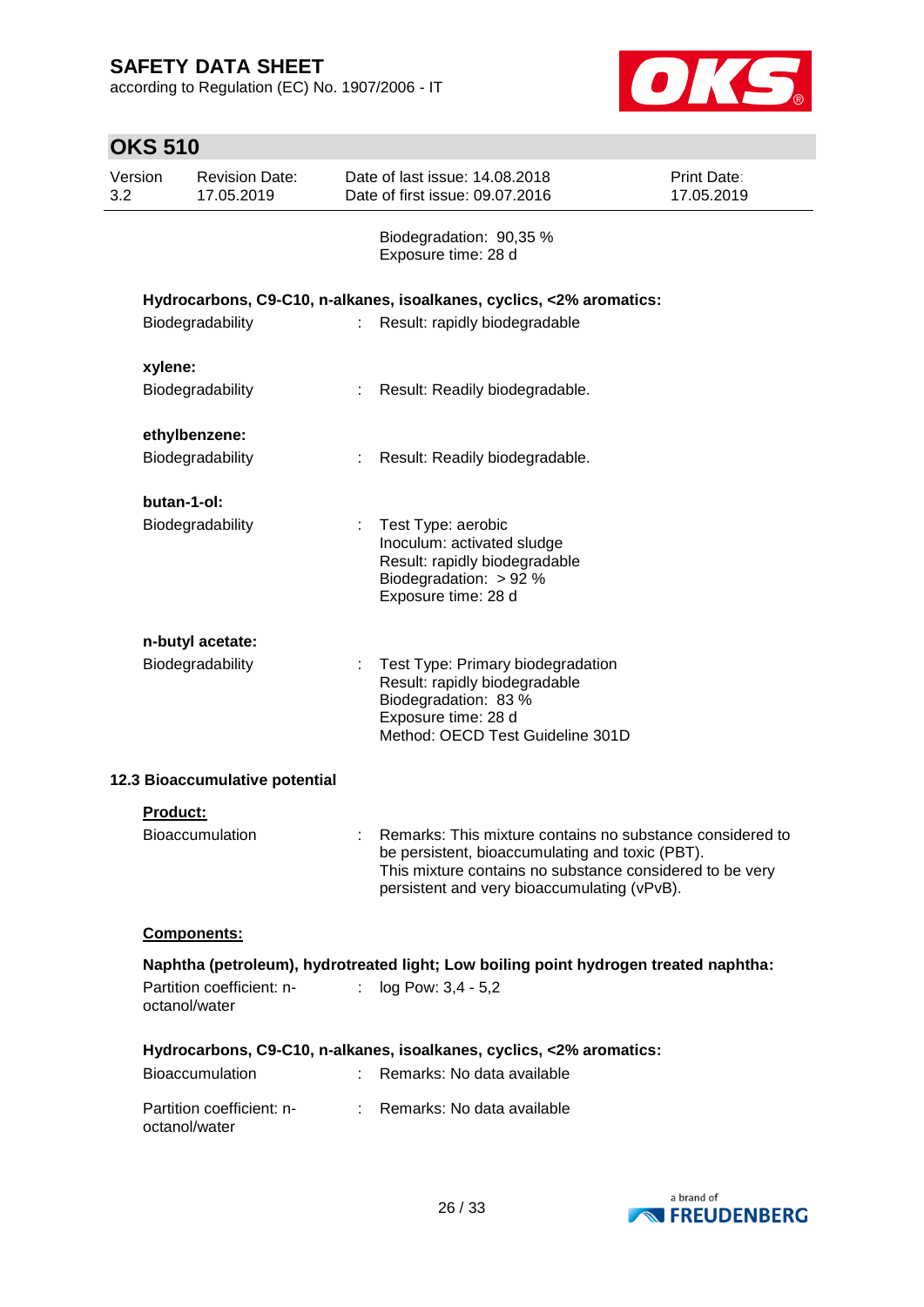according to Regulation (EC) No. 1907/2006 - IT



### **OKS 510**

| Version<br>3.2 |                 | <b>Revision Date:</b><br>17.05.2019                |    | Date of last issue: 14,08,2018<br>Date of first issue: 09.07.2016                                                                                                                                          | Print Date:<br>17.05.2019       |
|----------------|-----------------|----------------------------------------------------|----|------------------------------------------------------------------------------------------------------------------------------------------------------------------------------------------------------------|---------------------------------|
|                | xylene:         |                                                    |    |                                                                                                                                                                                                            |                                 |
|                |                 | Bioaccumulation                                    |    | Bioconcentration factor (BCF): 25,9                                                                                                                                                                        |                                 |
|                | octanol/water   | Partition coefficient: n-                          | ÷. | log Pow: 2,77 - 3,15                                                                                                                                                                                       |                                 |
|                |                 | ethylbenzene:                                      |    |                                                                                                                                                                                                            |                                 |
|                |                 | Bioaccumulation                                    |    | Bioconcentration factor (BCF): 1                                                                                                                                                                           |                                 |
|                | octanol/water   | Partition coefficient: n-                          |    | log Pow: 3,6 (20 °C)                                                                                                                                                                                       |                                 |
|                | butan-1-ol:     |                                                    |    |                                                                                                                                                                                                            |                                 |
|                | octanol/water   | Partition coefficient: n-                          |    | log Pow: 1 (25 °C)<br>pH: 7<br>Method: OECD Test Guideline 117<br>GLP: yes                                                                                                                                 |                                 |
|                |                 | n-butyl acetate:                                   |    |                                                                                                                                                                                                            |                                 |
|                | octanol/water   | Partition coefficient: n-                          |    | log Pow: 2,3 (25 °C)<br>pH: 7<br>Method: OECD Test Guideline 117<br>GLP: yes                                                                                                                               |                                 |
|                |                 | 12.4 Mobility in soil                              |    |                                                                                                                                                                                                            |                                 |
|                | <b>Product:</b> |                                                    |    |                                                                                                                                                                                                            |                                 |
|                | Mobility        |                                                    |    | Remarks: No data available                                                                                                                                                                                 |                                 |
|                |                 | Distribution among environ-<br>mental compartments | ÷. | Remarks: No data available                                                                                                                                                                                 |                                 |
|                |                 | 12.5 Results of PBT and vPvB assessment            |    |                                                                                                                                                                                                            |                                 |
|                | Product:        |                                                    |    |                                                                                                                                                                                                            |                                 |
|                | Assessment      |                                                    |    | This substance/mixture contains no components considered<br>to be either persistent, bioaccumulative and toxic (PBT), or<br>very persistent and very bioaccumulative (vPvB) at levels of<br>0.1% or higher |                                 |
|                |                 | Components:                                        |    |                                                                                                                                                                                                            |                                 |
|                | xylene:         |                                                    |    |                                                                                                                                                                                                            |                                 |
|                | Assessment      |                                                    |    | Non-classified PBT substance. Non-classified vPvB sub-<br>stance.                                                                                                                                          |                                 |
|                |                 | ethylbenzene:                                      |    |                                                                                                                                                                                                            |                                 |
|                | Assessment      |                                                    |    | Non-classified PBT substance. Non-classified vPvB sub-                                                                                                                                                     |                                 |
|                |                 |                                                    |    | 27/33                                                                                                                                                                                                      | a brand of<br><b>NEUDENBERG</b> |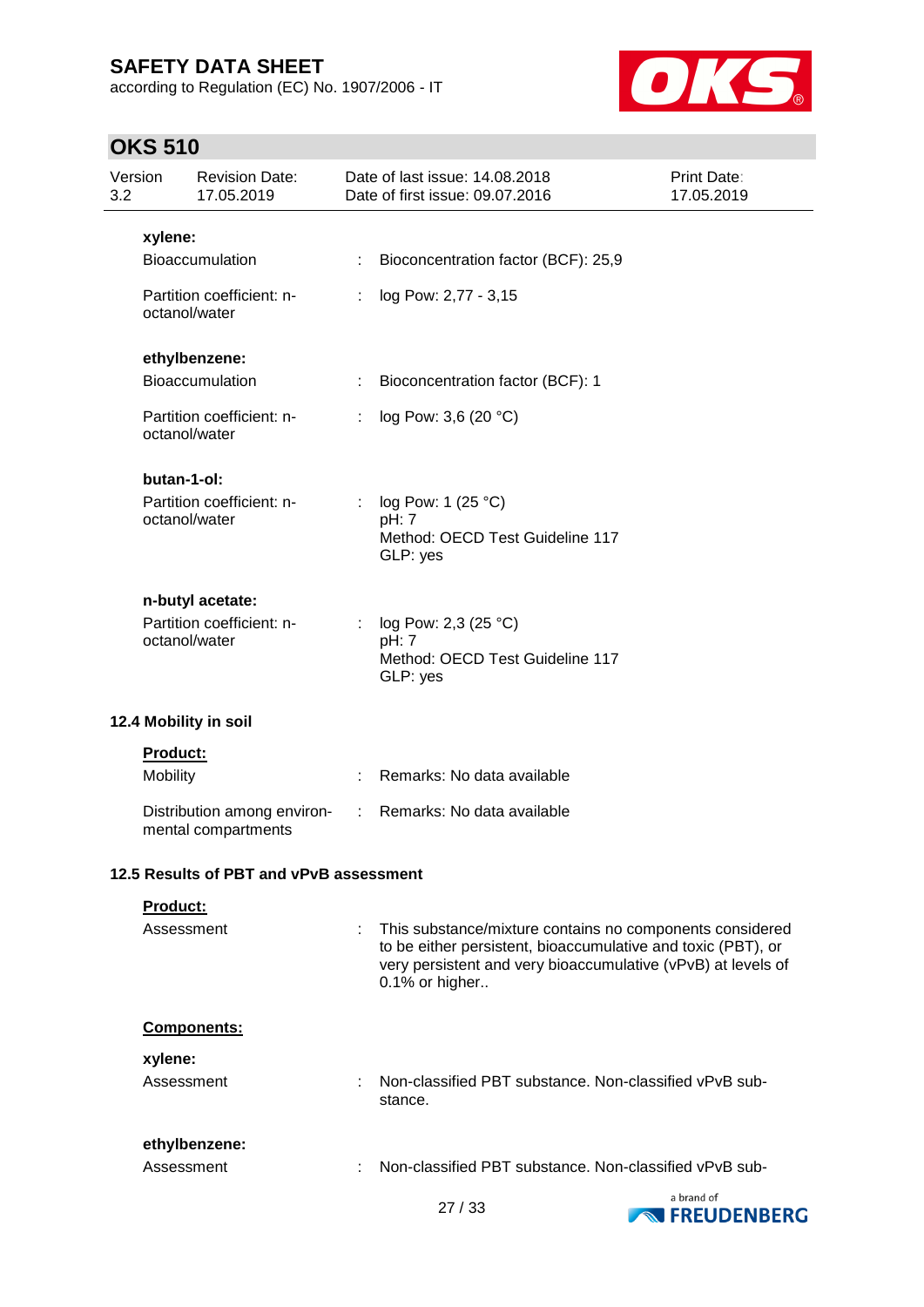according to Regulation (EC) No. 1907/2006 - IT



### **OKS 510**

| Version<br>3.2                 | <b>Revision Date:</b><br>17.05.2019                       | Date of last issue 14.08.2018<br>Date of first issue: 09.07.2016  | <b>Print Date:</b><br>17.05.2019 |  |  |
|--------------------------------|-----------------------------------------------------------|-------------------------------------------------------------------|----------------------------------|--|--|
|                                |                                                           | stance.                                                           |                                  |  |  |
| n-butyl acetate:<br>Assessment |                                                           | Non-classified PBT substance. Non-classified vPvB sub-<br>stance. |                                  |  |  |
|                                | 12.6 Other adverse effects                                |                                                                   |                                  |  |  |
|                                | <b>Product:</b><br>Additional ecological infor-<br>mation | $\therefore$ Toxic to aquatic life with long lasting effects.     |                                  |  |  |

### **SECTION 13: Disposal considerations**

| 13.1 Waste treatment methods |   |                                                                                                                                                                                                                    |
|------------------------------|---|--------------------------------------------------------------------------------------------------------------------------------------------------------------------------------------------------------------------|
| Product                      | ÷ | The product should not be allowed to enter drains, water<br>courses or the soil.<br>Do not dispose of with domestic refuse.<br>Dispose of as hazardous waste in compliance with local and<br>national regulations. |
|                              |   | Waste codes should be assigned by the user based on the<br>application for which the product was used.                                                                                                             |
| Contaminated packaging       |   | Packaging that is not properly emptied must be disposed of as<br>the unused product.<br>Dispose of waste product or used containers according to<br>local regulations.                                             |
|                              |   | The following Waste Codes are only suggestions:                                                                                                                                                                    |

### **SECTION 14: Transport information**

| 14.1 UN number               |    |                                                           |
|------------------------------|----|-----------------------------------------------------------|
| <b>ADR</b>                   |    | $:$ UN 1263                                               |
| <b>IMDG</b>                  | t. | <b>UN 1263</b>                                            |
| <b>IATA</b>                  | t. | UN 1263                                                   |
| 14.2 UN proper shipping name |    |                                                           |
| <b>ADR</b>                   |    | $:$ PAINT                                                 |
| <b>IMDG</b>                  | ÷. | <b>PAINT</b><br>(naphtha (petroleum), hydrotreated light) |
| <b>IATA</b>                  | ٠  | Paint                                                     |

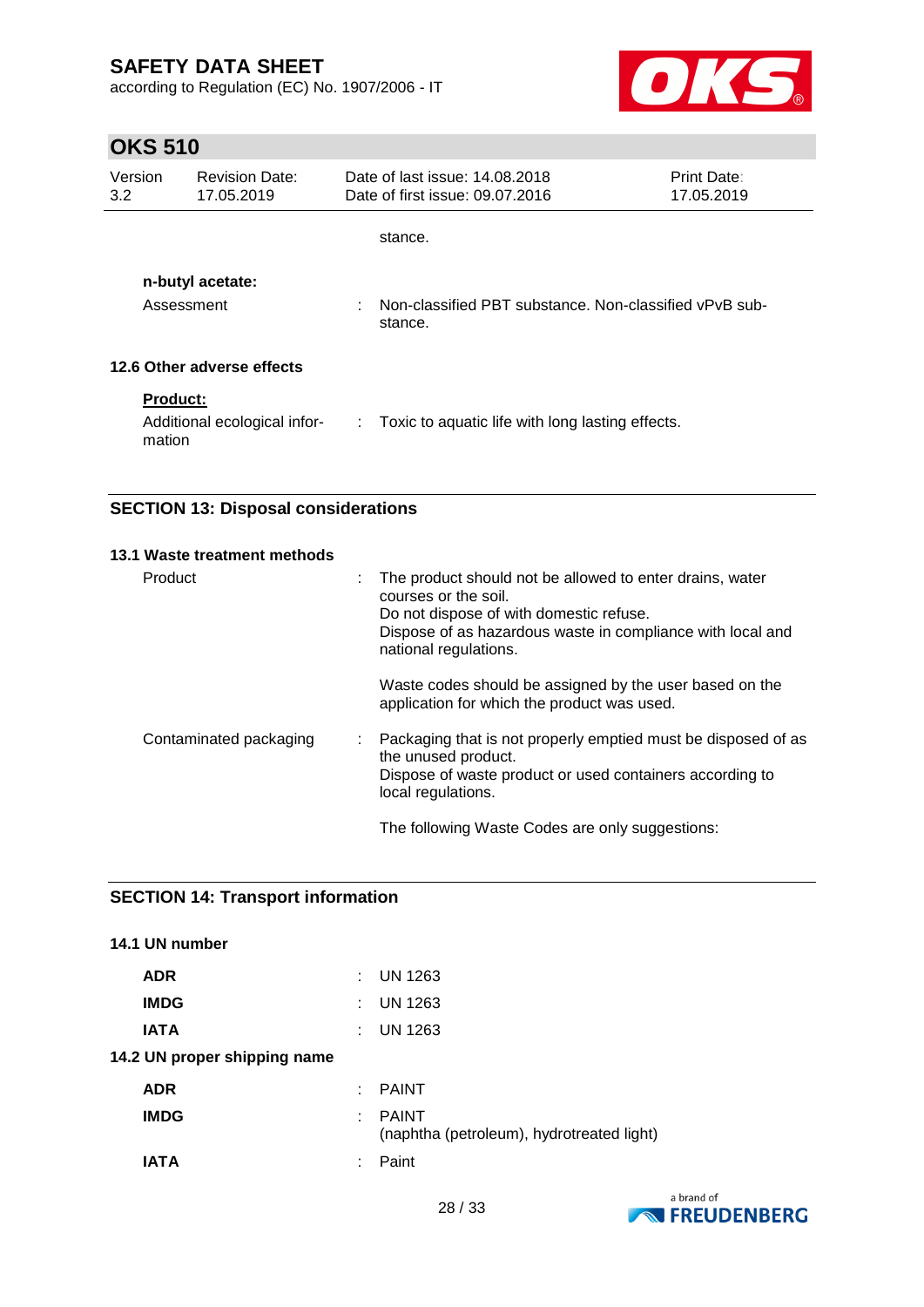according to Regulation (EC) No. 1907/2006 - IT



### **OKS 510**

| Version<br><b>Revision Date:</b><br>3.2<br>17.05.2019                                                                            | Date of last issue: 14.08.2018<br>Date of first issue: 09.07.2016 | <b>Print Date:</b><br>17.05.2019 |  |  |  |  |  |
|----------------------------------------------------------------------------------------------------------------------------------|-------------------------------------------------------------------|----------------------------------|--|--|--|--|--|
| 14.3 Transport hazard class(es)                                                                                                  |                                                                   |                                  |  |  |  |  |  |
| <b>ADR</b>                                                                                                                       | 3                                                                 |                                  |  |  |  |  |  |
| <b>IMDG</b>                                                                                                                      | 3                                                                 |                                  |  |  |  |  |  |
| <b>IATA</b>                                                                                                                      | 3                                                                 |                                  |  |  |  |  |  |
| 14.4 Packing group                                                                                                               |                                                                   |                                  |  |  |  |  |  |
| <b>ADR</b><br>Packing group<br><b>Classification Code</b><br>Hazard Identification Number :<br>Labels<br>Tunnel restriction code | H.<br>F <sub>1</sub><br>33<br>3<br>(D/E)                          |                                  |  |  |  |  |  |
| <b>IMDG</b><br>Packing group<br>Labels<br>EmS Code                                                                               | $\mathbf{I}$<br>3<br>$F-E, S-E$                                   |                                  |  |  |  |  |  |
| <b>IATA (Cargo)</b><br>Packing instruction (cargo<br>aircraft)<br>Packing instruction (LQ)<br>Packing group<br>Labels            | 364<br>Y341<br>Ш<br>Class 3 - Flammable liquids                   |                                  |  |  |  |  |  |
| <b>IATA (Passenger)</b><br>Packing instruction (passen-<br>ger aircraft)<br>Packing instruction (LQ)<br>Packing group<br>Labels  | 353<br>÷<br>Y341<br>$\mathbf{I}$<br>Class 3 - Flammable liquids   |                                  |  |  |  |  |  |
| <b>14.5 Environmental hazards</b>                                                                                                |                                                                   |                                  |  |  |  |  |  |
| <b>ADR</b><br>Environmentally hazardous<br><b>IMDG</b><br>Marine pollutant                                                       | yes<br>yes                                                        |                                  |  |  |  |  |  |
| <b>IATA (Passenger)</b><br>Environmentally hazardous                                                                             | no                                                                |                                  |  |  |  |  |  |
| <b>IATA (Cargo)</b><br>Environmentally hazardous                                                                                 | no                                                                |                                  |  |  |  |  |  |
| 14.6 Special precautions for user<br>No special precautions required.                                                            |                                                                   |                                  |  |  |  |  |  |
| 14.7 Transport in bulk according to Annex II of Marpol and the IBC Code                                                          |                                                                   |                                  |  |  |  |  |  |

Remarks : Not applicable for product as supplied.

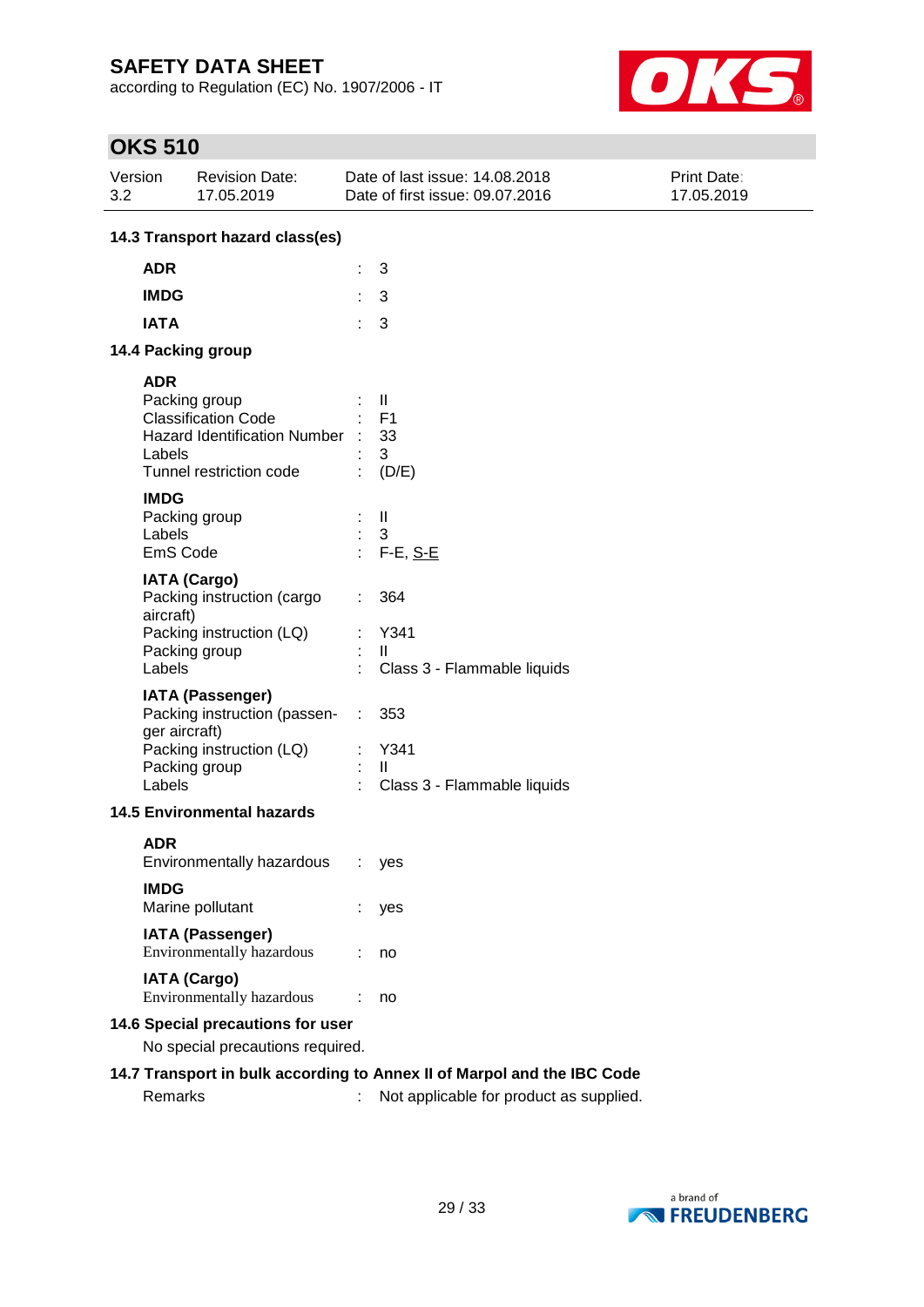according to Regulation (EC) No. 1907/2006 - IT



### **OKS 510**

| Version | Revision Date: | Date of last issue: 14,08,2018  | <b>Print Date:</b> |
|---------|----------------|---------------------------------|--------------------|
| 3.2     | 17.05.2019     | Date of first issue: 09.07.2016 | 17.05.2019         |

#### **SECTION 15: Regulatory information**

#### **15.1 Safety, health and environmental regulations/legislation specific for the substance or mixture**

| REACH - Candidate List of Substances of Very High<br>Concern for Authorisation (Article 59).                                                         | ÷. | This product does not contain sub-<br>stances of very high concern (Regu-<br>lation (EC) No 1907/2006 (REACH),<br>Article 57). |
|------------------------------------------------------------------------------------------------------------------------------------------------------|----|--------------------------------------------------------------------------------------------------------------------------------|
| REACH - List of substances subject to authorisation<br>(Annex XIV)                                                                                   |    | Not applicable                                                                                                                 |
| Regulation (EC) No 1005/2009 on substances that de-<br>plete the ozone layer                                                                         | ÷. | Not applicable                                                                                                                 |
| Regulation (EC) No 850/2004 on persistent organic pol-<br>lutants                                                                                    | ÷  | Not applicable                                                                                                                 |
| Regulation (EC) No 649/2012 of the European Parlia-<br>ment and the Council concerning the export and import<br>of dangerous chemicals               | ÷  | Not applicable                                                                                                                 |
| REACH - Restrictions on the manufacture, placing on<br>the market and use of certain dangerous substances,<br>preparations and articles (Annex XVII) |    | : See Annex XVII to Regulation (EC)<br>no 1907/2006 for Conditions of re-<br>striction                                         |
| REACH - Restrictions on the manufacture, placing on<br>the market and use of certain dangerous substances,<br>preparations and articles (Annex XVII) | ÷. | Naphtha (petroleum), hydrotreated<br>light; Low boiling point hydrogen<br>treated naphtha<br>(29, 28)                          |

Seveso III: Directive 2012/18/EU of the European Parliament and of the Council on the control of major-accident hazards involving dangerous substances.  $Quantitiv 1$  Quantity 2

| P <sub>5</sub> c | <b>FLAMMABLE LIQUIDS</b>                                                                                                                                                                                                                                                                                                                                                       | Quantity i<br>5.000 t | Quaritity 2<br>50.000 t |
|------------------|--------------------------------------------------------------------------------------------------------------------------------------------------------------------------------------------------------------------------------------------------------------------------------------------------------------------------------------------------------------------------------|-----------------------|-------------------------|
| E <sub>2</sub>   | <b>ENVIRONMENTAL</b><br><b>HAZARDS</b>                                                                                                                                                                                                                                                                                                                                         | 200t                  | 500 t                   |
| 34               | Petroleum products: (a)<br>gasolines and naphthas,<br>(b) kerosenes (including jet<br>fuels), (c) gas oils (includ-<br>ing diesel fuels, home<br>heating oils and gas oil<br>blending streams), (d)<br>heavy fuel oils (e) alterna-<br>tive fuels serving the same<br>purposes and with similar<br>properties as regards<br>flammability and environ-<br>mental hazards as the | 2.500 t               | 25,000 t                |

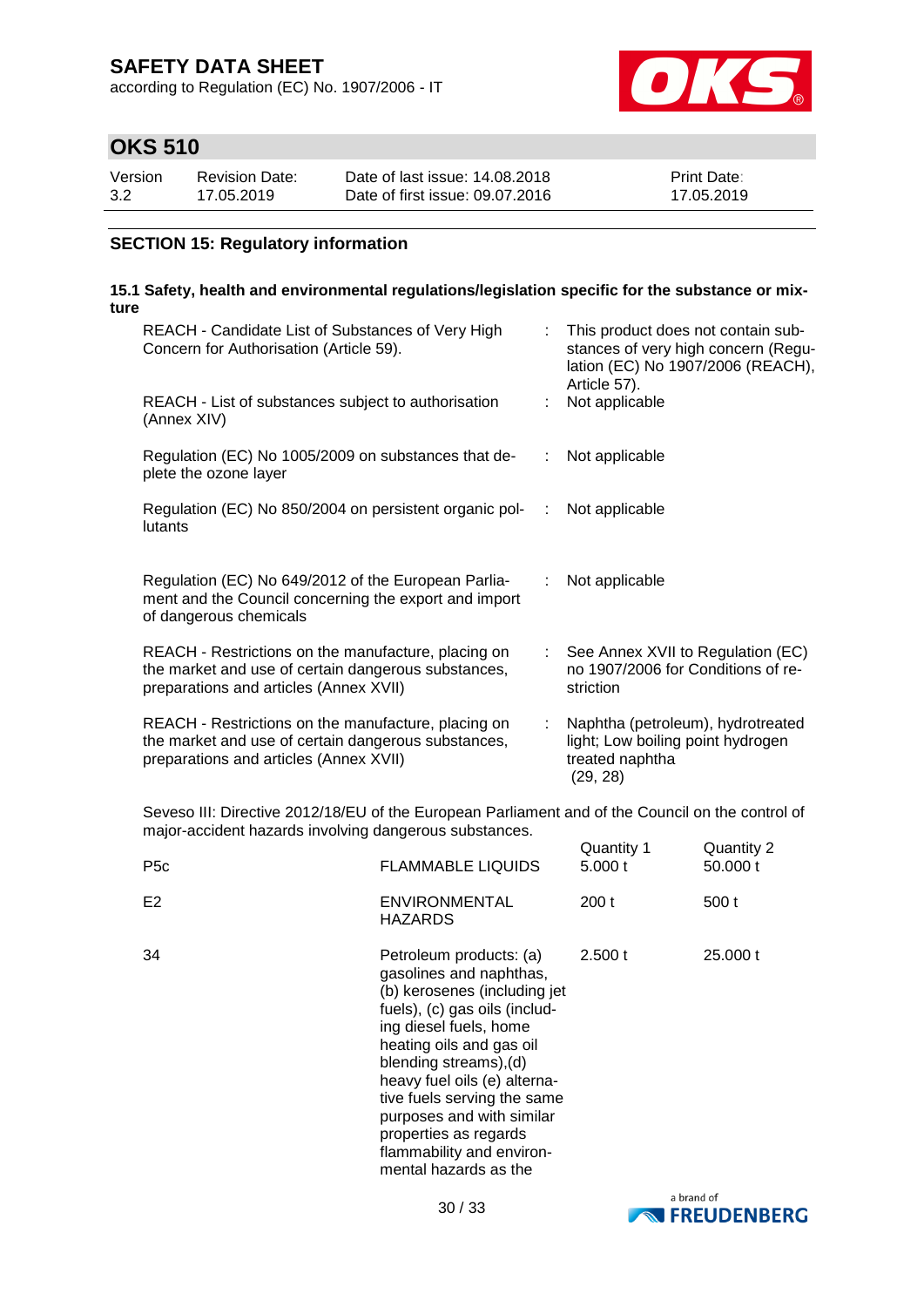according to Regulation (EC) No. 1907/2006 - IT



### **OKS 510**

|                                                                       |                                                  | 17.05.2019                                                                                                                                                                                                                                                                  |
|-----------------------------------------------------------------------|--------------------------------------------------|-----------------------------------------------------------------------------------------------------------------------------------------------------------------------------------------------------------------------------------------------------------------------------|
|                                                                       | products referred to in<br>points $(a)$ to $(d)$ |                                                                                                                                                                                                                                                                             |
|                                                                       |                                                  |                                                                                                                                                                                                                                                                             |
|                                                                       | Volatile CMR compounds: 30 %                     |                                                                                                                                                                                                                                                                             |
|                                                                       |                                                  |                                                                                                                                                                                                                                                                             |
| Volatile organic compounds<br>Other regulations:<br>where applicable. |                                                  | Directive 2010/75/EU of 24 November 2010 on industrial<br>emissions (integrated pollution prevention and control)<br>Volatile organic compounds (VOC) content: 66,32 %<br>Take note of Directive 92/85/EEC regarding maternity protection or stricter national regulations, |

Take note of Directive 94/33/EC on the protection of young people at work or stricter national regulations, where applicable.

Legislative Decree April 9,2008, 81 (Implementation of Article 1 of the Law of 3 August 2007, n. 123, concerning the protection of health and safety in the workplace.) and subsequent amendments

Legislative Decree April 3, 2006, n.152, (Environmental standards) and subsequent amendments

Legislative Decree February 6, 2009, 21 (Regulations for the execution of the provisions laid down in Regulation (EC) no. 648/2004 on detergents)

#### **15.2 Chemical safety assessment**

This information is not available.

#### **SECTION 16: Other information**

#### **Full text of H-Statements**

| Highly flammable liquid and vapour.                                              |
|----------------------------------------------------------------------------------|
| Flammable liquid and vapour.                                                     |
| Harmful if swallowed.                                                            |
| May be fatal if swallowed and enters airways.                                    |
| Harmful in contact with skin.                                                    |
| Causes skin irritation.                                                          |
| Causes serious eye damage.                                                       |
| Causes serious eye irritation.                                                   |
| Harmful if inhaled.                                                              |
| May cause respiratory irritation.                                                |
| May cause drowsiness or dizziness.                                               |
| May cause damage to organs through prolonged or repeated<br>exposure if inhaled. |
| Toxic to aquatic life with long lasting effects.                                 |
| Harmful to aquatic life with long lasting effects.                               |
|                                                                                  |

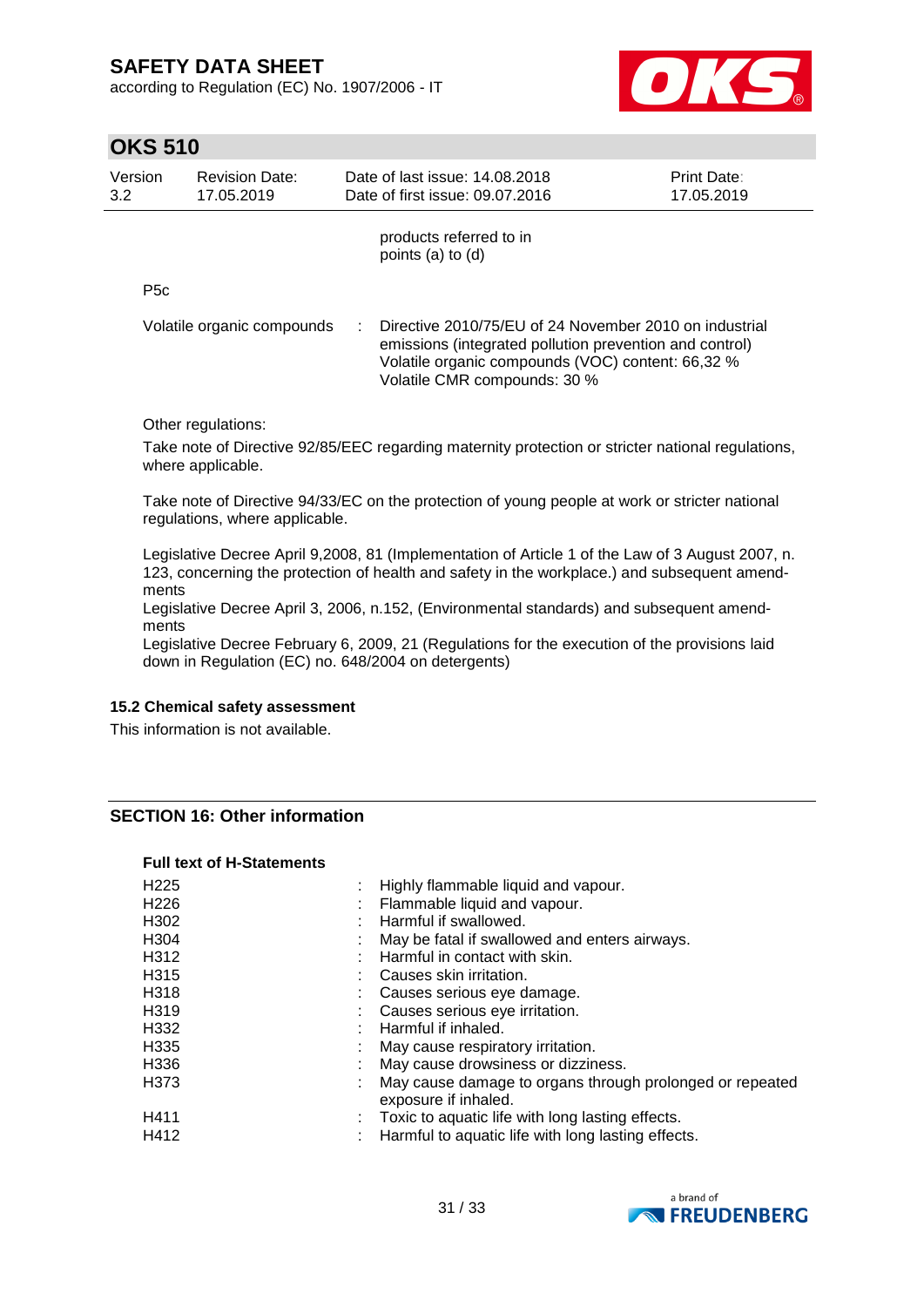according to Regulation (EC) No. 1907/2006 - IT



### **OKS 510**

| Version | <b>Revision Date:</b> |
|---------|-----------------------|
| 3.2     | 17.05.2019            |

Date of last issue: 14.08.2018 Date of first issue: 09.07.2016 Print Date: 17.05.2019

#### **Full text of other abbreviations**

- Note C : Some organic substances may be marketed either in a specific isomeric form or as a mixture of several isomers. In this case the supplier must state on the label whether the substance is a specific isomer or a mixture of isomers. Note P : The classification as a carcinogen or mutagen need not apply
	- if it can be shown that the substance contains less than 0,1 % w/w benzene (Einecs No 200-753-7). When the substance is not classified as a carcinogen at least the precautionary statements (P102-)P260- P262-P301 + P310-P331 shall apply. This note applies only to certain complex oil-derived substances in Part 3.

ADN - European Agreement concerning the International Carriage of Dangerous Goods by Inland Waterways; ADR - European Agreement concerning the International Carriage of Dangerous Goods by Road; AICS - Australian Inventory of Chemical Substances; ASTM - American Society for the Testing of Materials; bw - Body weight; CLP - Classification Labelling Packaging Regulation; Regulation (EC) No 1272/2008; CMR - Carcinogen, Mutagen or Reproductive Toxicant; DIN - Standard of the German Institute for Standardisation; DSL - Domestic Substances List (Canada); ECHA - European Chemicals Agency; EC-Number - European Community number; ECx - Concentration associated with x% response; ELx - Loading rate associated with x% response; EmS - Emergency Schedule; ENCS - Existing and New Chemical Substances (Japan); ErCx - Concentration associated with x% growth rate response; GHS - Globally Harmonized System; GLP - Good Laboratory Practice; IARC - International Agency for Research on Cancer; IATA - International Air Transport Association; IBC - International Code for the Construction and Equipment of Ships carrying Dangerous Chemicals in Bulk; IC50 - Half maximal inhibitory concentration; ICAO - International Civil Aviation Organization; IECSC - Inventory of Existing Chemical Substances in China; IMDG - International Maritime Dangerous Goods; IMO - International Maritime Organization; ISHL - Industrial Safety and Health Law (Japan); ISO - International Organisation for Standardization; KECI - Korea Existing Chemicals Inventory; LC50 - Lethal Concentration to 50 % of a test population; LD50 - Lethal Dose to 50% of a test population (Median Lethal Dose); MARPOL - International Convention for the Prevention of Pollution from Ships; n.o.s. - Not Otherwise Specified; NO(A)EC - No Observed (Adverse) Effect Concentration; NO(A)EL - No Observed (Adverse) Effect Level; NOELR - No Observable Effect Loading Rate; NZIoC - New Zealand Inventory of Chemicals; OECD - Organization for Economic Co-operation and Development; OPPTS - Office of Chemical Safety and Pollution Prevention; PBT - Persistent, Bioaccumulative and Toxic substance; PICCS - Philippines Inventory of Chemicals and Chemical Substances; (Q)SAR - (Quantitative) Structure Activity Relationship; REACH - Regulation (EC) No 1907/2006 of the European Parliament and of the Council concerning the Registration, Evaluation, Authorisation and Restriction of Chemicals; RID - Regulations concerning the International Carriage of Dangerous Goods by Rail; SADT - Self-Accelerating Decomposition Temperature; SDS - Safety Data Sheet; SVHC - Substance of Very High Concern; TCSI - Taiwan Chemical Substance Inventory; TRGS - Technical Rule for Hazardous Substances; TSCA - Toxic Substances Control Act (United States); UN - United Nations; vPvB - Very Persistent and Very Bioaccumulative